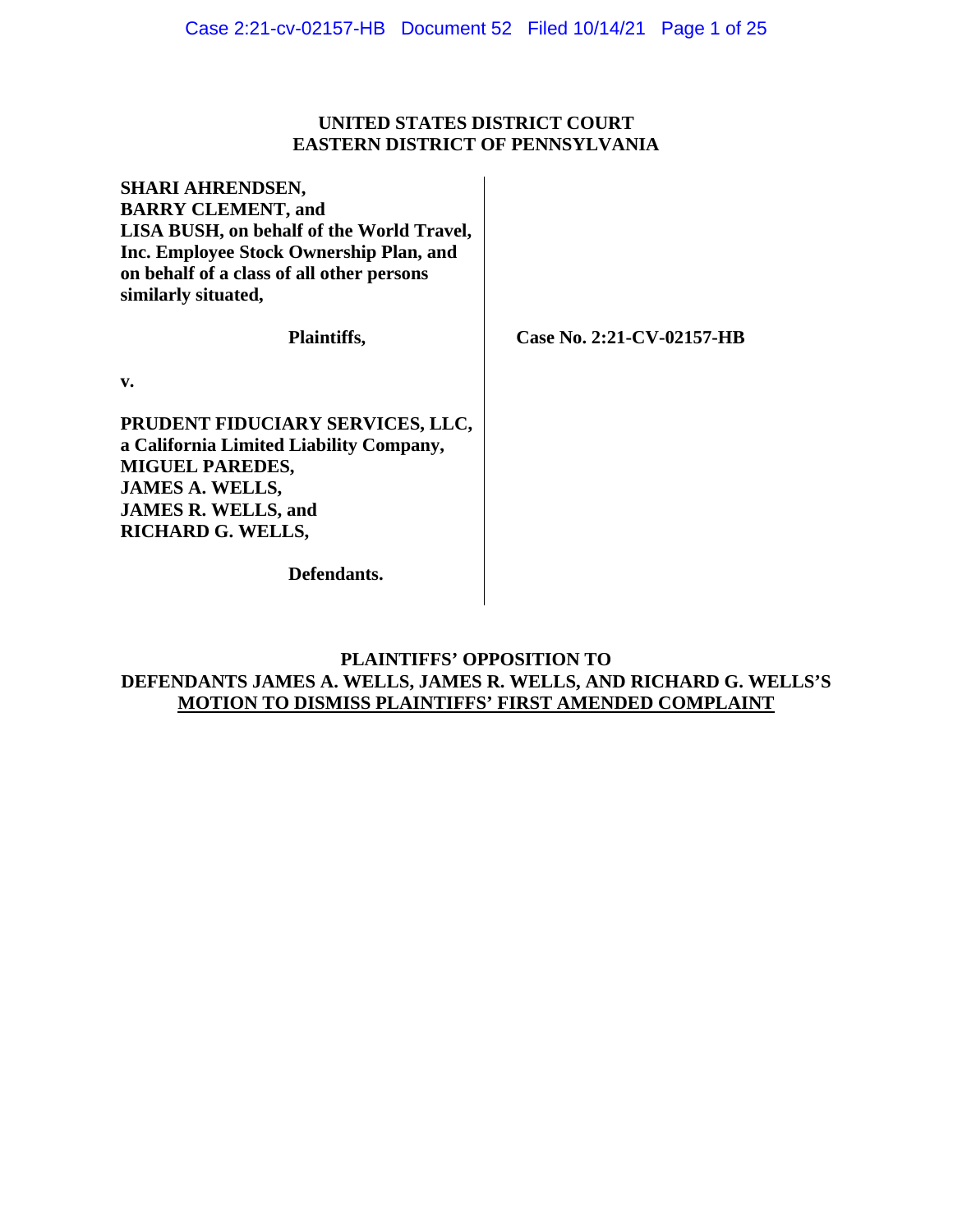# **TABLE OF CONTENTS**

| I.  |           |                                                                    |                                                                         |  |  |  |  |
|-----|-----------|--------------------------------------------------------------------|-------------------------------------------------------------------------|--|--|--|--|
| II. |           |                                                                    |                                                                         |  |  |  |  |
| Ш.  |           |                                                                    |                                                                         |  |  |  |  |
| IV. |           |                                                                    |                                                                         |  |  |  |  |
|     | A.        | Count IV Adequately Asserts That the Wells Defendants Were Knowing |                                                                         |  |  |  |  |
|     |           | 1.                                                                 | The Wells Defendants had actual or constructive knowledge of the        |  |  |  |  |
|     |           | 2.                                                                 | James R. Wells, Richard G. Wells, and Jim Wells are each on             |  |  |  |  |
|     |           | 3.                                                                 | Confidential Witness 1's statements support Plaintiffs' allegations     |  |  |  |  |
|     | <b>B.</b> |                                                                    | Count V Plausibly States a Claim for Co-Fiduciary Liability Under ERISA |  |  |  |  |
|     |           | 1.                                                                 | The Wells Defendants had actual knowledge of the Trustee's              |  |  |  |  |
|     |           | 2.                                                                 | The Wells Defendants' failure to comply with their fiduciary            |  |  |  |  |
| V.  |           |                                                                    |                                                                         |  |  |  |  |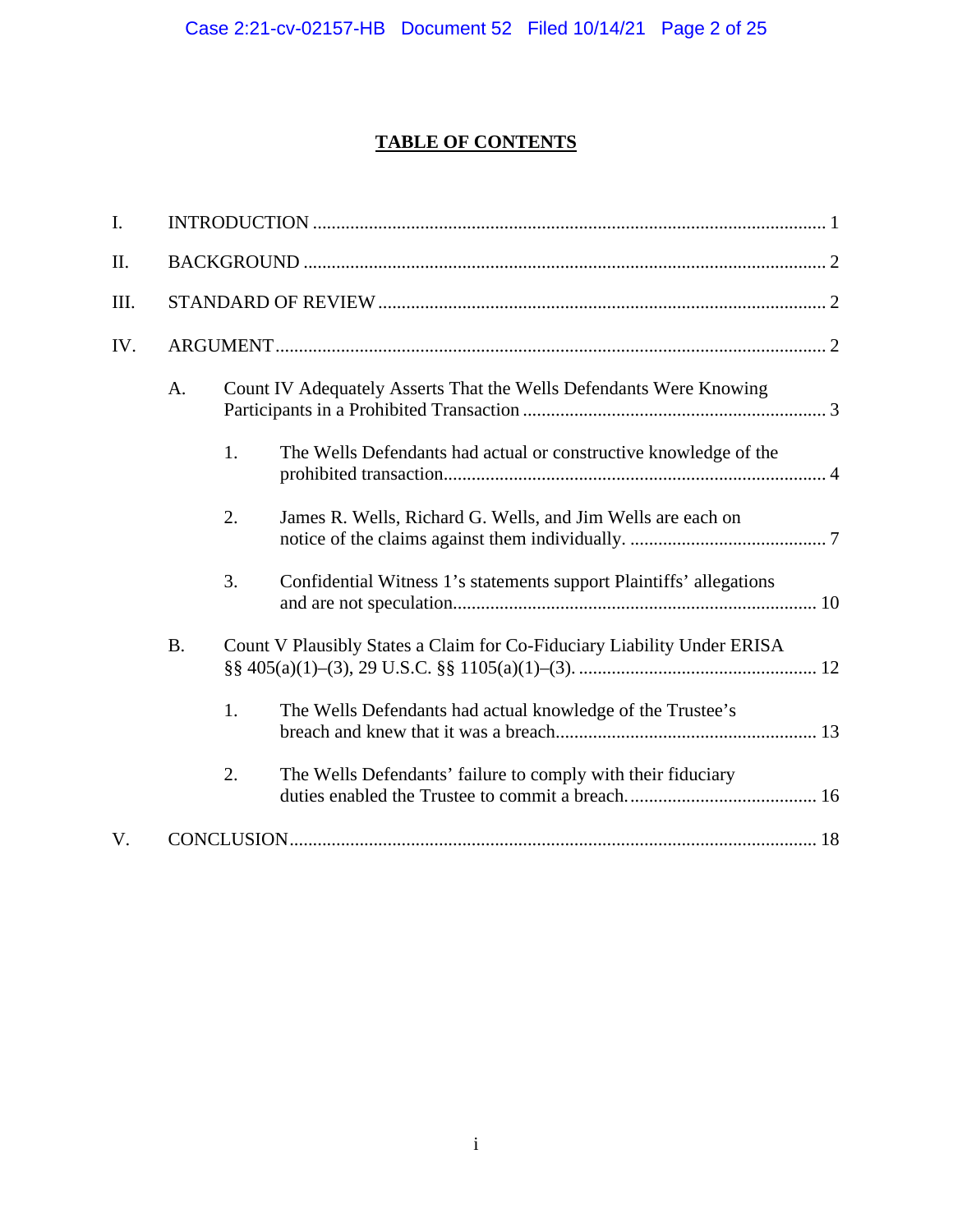## **TABLE OF AUTHORITIES**

| <b>Cases</b>                                            | Page(s) |
|---------------------------------------------------------|---------|
| Anselmo v. City of Phila.,                              |         |
| Askew v. R.L. Reppert, Inc.,                            |         |
| Bell Atlantic Corp. v. Twombly,                         |         |
| Blunt v. Lower Merion Sch. Dist.,                       |         |
| Braden v. Wal-Mart Stores, Inc.,                        |         |
| Commonwealth of Pa. v. Think Fin., Inc.,                |         |
| Daniels v. Nat'l Emp. Benefit Servs., Inc.,             |         |
| Frazier v. Se. Pa. Transp. Auth.,                       |         |
| Garrett v. Wexford Health,                              |         |
| Graden v. Conexant Sys., Inc.,                          |         |
| H2O Plus, LLC. V. Arch Personal Care Products, L.P.,    |         |
| Haley v. Tchrs. Ins. & Annuity Assoc. of Am.,           |         |
| Harris Trust & Sav. Bank v. Salomon Smith Barney, Inc., |         |
| Hurtado v. Rainbow Disposal Co.,                        |         |
| Ingris v. Borough of Caldwell,                          |         |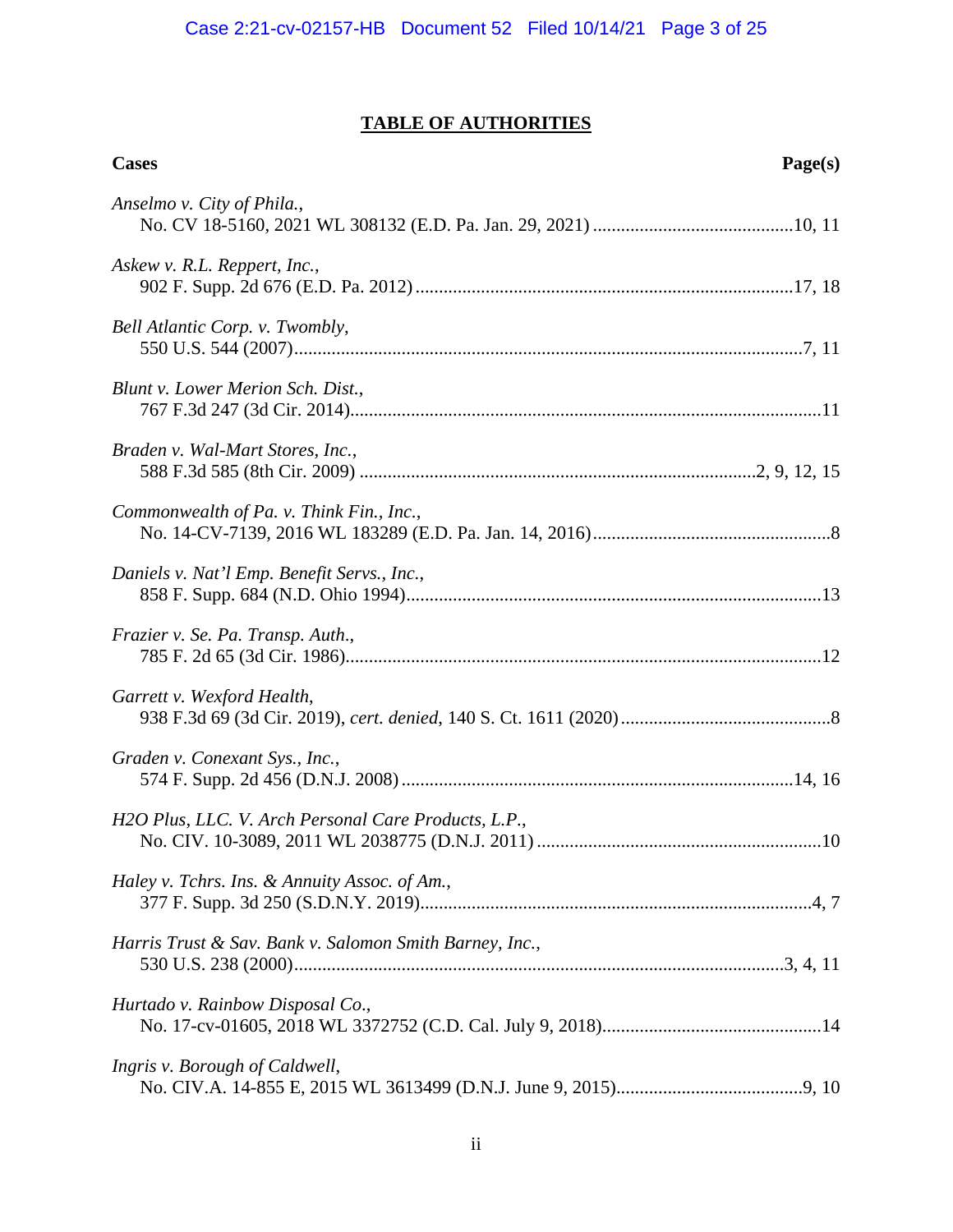| Innova Hosp. San Antonio, L.P. v. Blue Cross and Blue Shield of Ga., Inc., |  |
|----------------------------------------------------------------------------|--|
| Laborers' Pension Fund v. Arnold,                                          |  |
| Marshall v. Kelly,                                                         |  |
| Neil v. Zell,                                                              |  |
| Pizzella v. Vinoskey,                                                      |  |
| In re Polaroid ERISA Litig.,                                               |  |
| Renfro v. Unisys Corp.,                                                    |  |
| Shaw v. Housing Auth. of Camden,                                           |  |
| Spear v. Fenkell,                                                          |  |
| Stanford v. Foamex L.P.,                                                   |  |
| Sweda v. Univ. of Pa.,                                                     |  |
| Watkins v. ITM Recs.,                                                      |  |
| Zavala v. Wal Mart Stores Inc.,                                            |  |
| <b>Statutes</b>                                                            |  |
|                                                                            |  |
|                                                                            |  |
|                                                                            |  |
|                                                                            |  |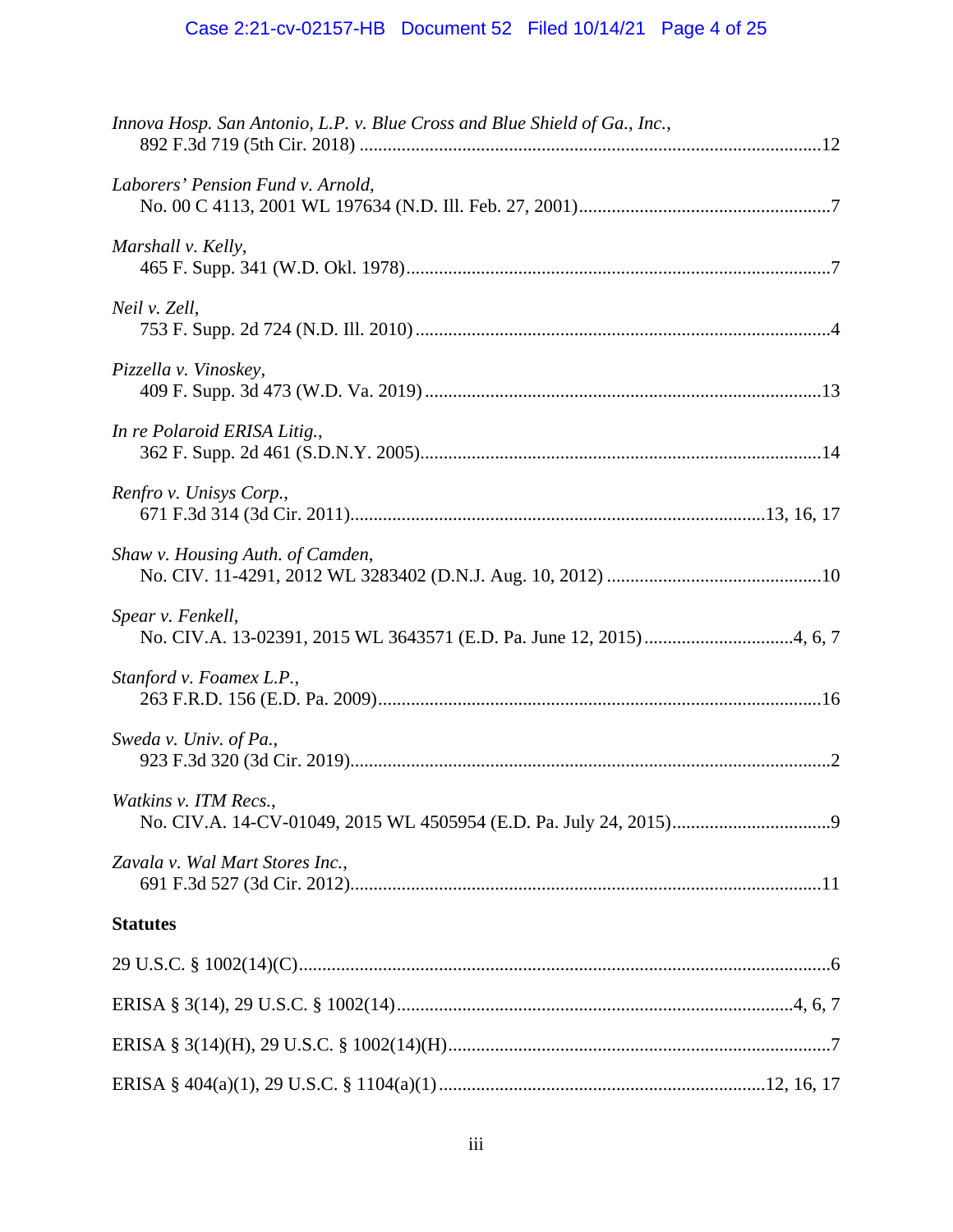# Case 2:21-cv-02157-HB Document 52 Filed 10/14/21 Page 5 of 25

| <b>Other Authorities</b> |  |
|--------------------------|--|
|                          |  |
|                          |  |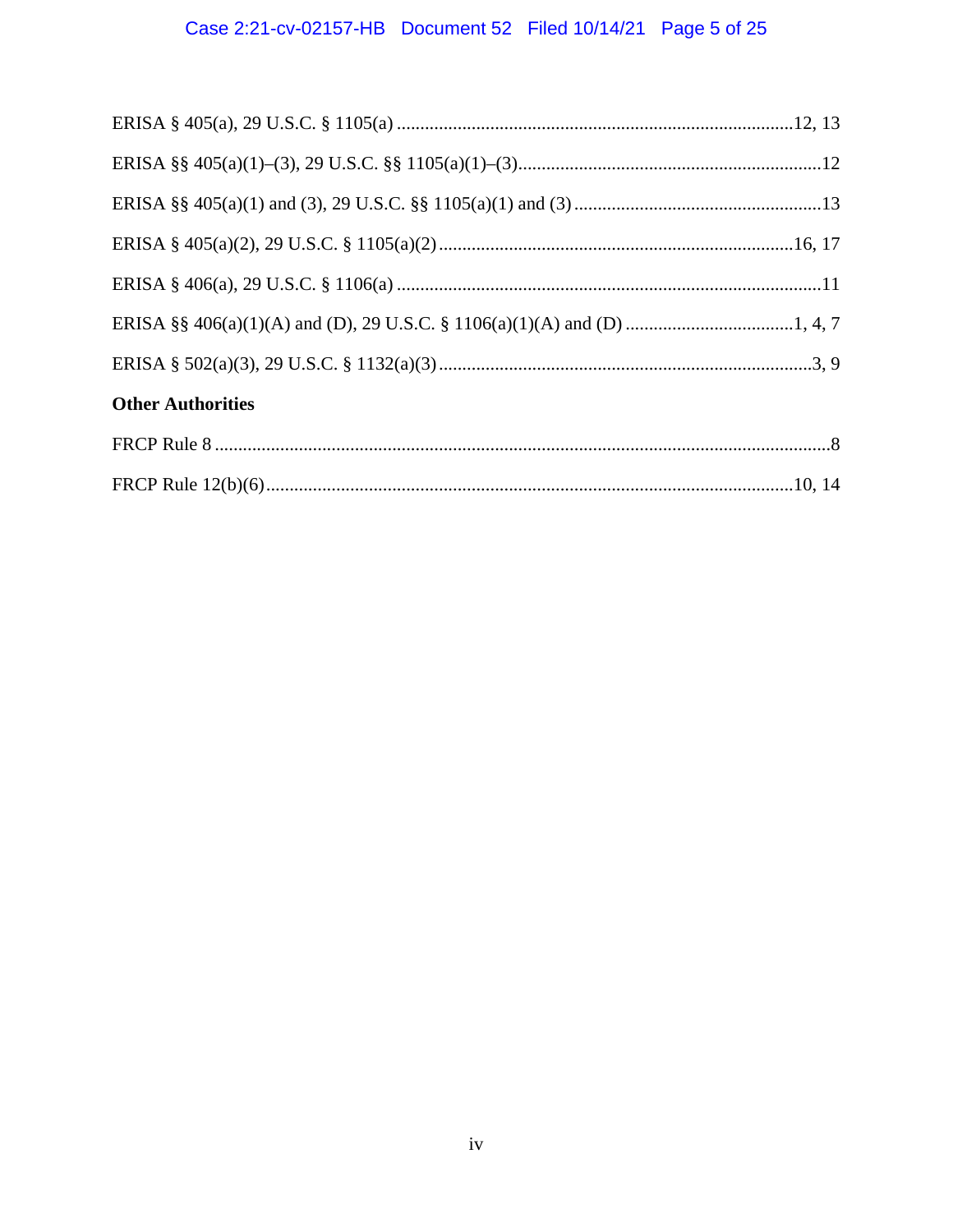## **I. INTRODUCTION**

Plaintiffs allege that in December 2017, Defendants James A. ("Jim") Wells, James R. Wells, and Richard G. Wells ("Wells Defendants") sold their shares in World Travel, Inc. ("World Travel") to the World Travel, Inc. Employee Stock Ownership Plan (the "Plan"), making World Travel [1](#page-5-0)00% employee owned.<sup>1</sup> Amended Class Action Complaint ("Complaint" or "Compl.") ¶ 5, Dkt. 36. In Counts IV and V of the Complaint, Plaintiffs assert two claims against the Wells Defendants, in addition to prohibited transaction and fiduciary breach claims against Defendant Prudent Fiduciary Services, LLC ("PFS") and its owner Defendant Miguel Paredes (together, "the Trustee"), which authorized the stock and loan transactions on behalf of the Plan. *Id*. Count I ¶¶ 84, 85.

Specifically, in Count IV, Plaintiffs allege that the Wells Defendants participated in the ESOP stock transaction approved by the Trustee, which was a prohibited transaction under ERISA §§  $406(a)(1)(A)$  and (D), 29 U.S.C. §  $1106(a)(1)(A)$  and (D), and that the Wells Defendants had actual or constructive knowledge of the elements which rendered the transaction a violation of the statute. Compl. Count IV,  $\P$  [2](#page-5-1)4–29, 60–64, 81, 114–15.<sup>2</sup> Count V alleges that the Wells Defendants are liable as co-fiduciaries for the fiduciary breaches of the Trustee because they participated knowingly in the breaches, enabled the breaches by failing to meet their own fiduciary duty to monitor the Trustee, and had knowledge of the Trustee's breaches and failed to remedy them. *Id*. Count V,  $\P$  60–68, 123. The only questions to address here are whether Plaintiffs meet the liberal pleading standards with respect to Counts IV and V. Wells Defs' Mot. to Dismiss ("Wells Mot."), Dkt. 45. Plaintiffs' allegations show that the Wells

<sup>&</sup>lt;sup>1</sup> This stock purchase is referred to herein as the "ESOP Transaction" or "Transaction."

<span id="page-5-1"></span><span id="page-5-0"></span> $2$  The Trustee moved to dismiss the prohibited transaction claims against it. Trustee Mot., Dkt. 46. Plaintiffs respond to that motion in a separate, concurrently filed brief.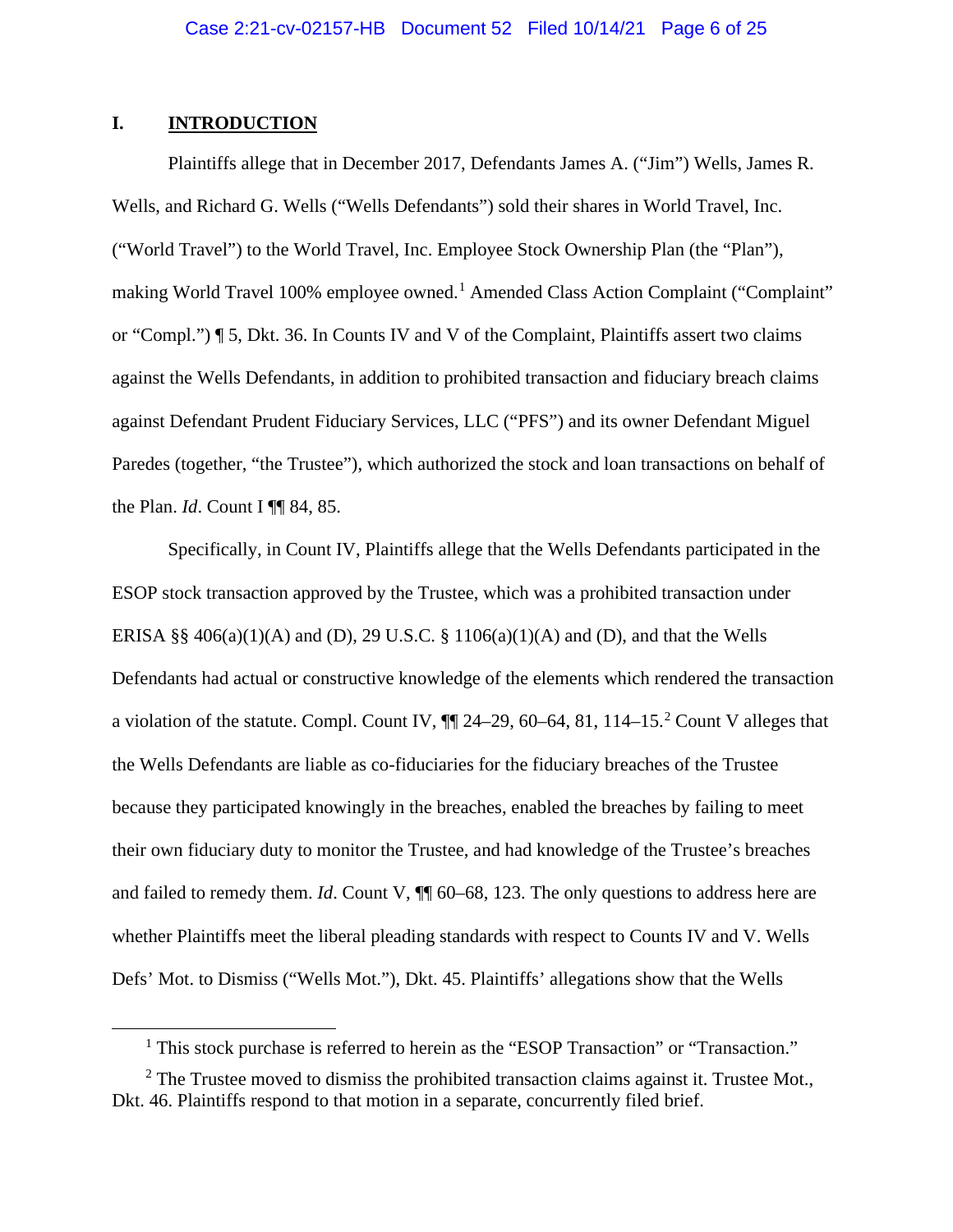#### Case 2:21-cv-02157-HB Document 52 Filed 10/14/21 Page 7 of 25

Defendants – who were company directors and selling shareholders – were aware of and indeed intimately involved in the ESOP Transaction from which they profited. Compl. ¶¶ 60–68. Because the Complaint clearly alleges that the Wells Defendants participated in, and thus had knowledge of the basic details of, the prohibited stock transaction caused by the Trustee, and because they were fiduciaries who participated in or enabled the fiduciary breaches of the Trustee, the motion to dismiss Counts IV and V should be denied.

## **II. BACKGROUND**

Plaintiffs incorporate by reference the Background section articulated in Plaintiffs' concurrently filed opposition to the Trustee's motion to dismiss, at pages 2–5.

## **III. STANDARD OF REVIEW**

Plaintiffs incorporate by reference the Standard of Review section articulated in Plaintiffs' concurrently filed opposition to the Trustee's motion to dismiss, at pages 6–7.

## **IV. ARGUMENT**

Plaintiffs' Complaint plausibly states two claims for relief against the Wells Defendants. In determining whether a complaint's allegations plausibly demonstrate entitlement to relief, courts employ a "holistic" approach; "[t]he complaint should not be 'parsed piece by piece to determine whether each allegation, in isolation, is plausible.'" *Sweda v. Univ. of Pa.*, 923 F.3d 320, 331 (3d Cir. 2019) (quoting *Braden v. Wal-Mart Stores, Inc.*, 588 F.3d 585, 594, 598 (8th Cir. 2009)). The Complaint, viewed in its entirety, contains sufficient support to make both Counts IV and V plausible. First, Count IV details a claim against the Wells Defendants for their knowing participation in a prohibited transaction. Compl.  $\P$  109–17. Second, Count V lays out a claim of co-fiduciary liability against the Wells Defendants for the breaches of their cofiduciaries, Defendants PFS and Miguel Paredes. *Id.* ¶¶ 118–26. The Wells Defendants do not show that Plaintiffs failed to plead any elements of these claims; the motion to dismiss only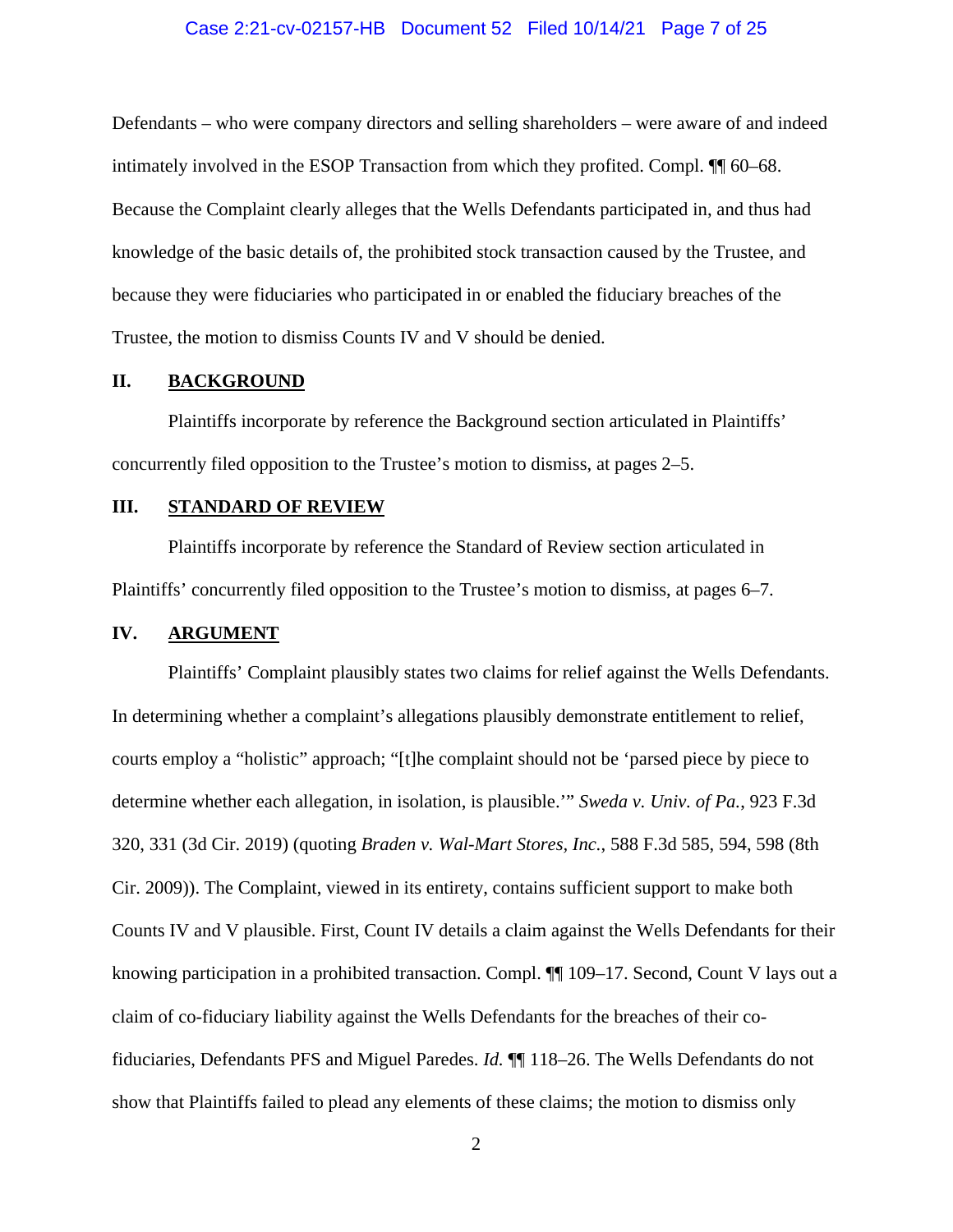#### Case 2:21-cv-02157-HB Document 52 Filed 10/14/21 Page 8 of 25

attempts to hold Plaintiffs to a higher standard of pleading than is required by law. Both Counts survive the motion to dismiss.

## **A. Count IV Adequately Asserts That the Wells Defendants Were Knowing Participants in a Prohibited Transaction**

The Wells Defendants were the founders of World Travel and were shareholders and members of the World Travel Board of Directors when they sold their World Travel shares to the Plan in the ESOP Transaction at issue. Compl.  $\P$  60, 62. Moreover, the Wells Defendants appointed the Trustee in their capacity as directors. *Id.* ¶¶ 19, 30, 52. Defendant Jim Wells controlled World Travel's operations at the time of the ESOP Transaction and prior, and he was centrally involved in conceiving of, facilitating, and executing the sale of World Travel to the Plan, including directing the preparation of financial projections underlying the stock appraisal that the Trustee relied upon. *Id.* ¶¶ 61–62. After the ESOP Transaction, the Wells Defendants retained control over World Travel as members of the Board of Directors and management team despite having sold all their shares. *Id.* ¶¶ 63–68. In fact, when the Wells Defendants sold their shares to the ESOP, they specifically received in exchange warrants to retain control of the World Travel Board of Directors. *Id.* ¶ 67.

Count IV against the Wells Defendants claims they had actual or constructive knowledge of the prohibited transactions asserted against the Trustee in Count I, meaning they knew or should have known they were parties in interest transacting with an employee benefits plan in a transaction caused by a plan fiduciary. *Id.* ¶¶ 114–15. Plaintiffs also seek appropriate equitable relief, *see* ERISA § 502(a)(3), 29 U.S.C. § 1132(a)(3); *Harris Trust & Sav. Bank v. Salomon Smith Barney, Inc.*, 530 U.S. 238, 238 (2000), but the Wells Defendants make no arguments about that.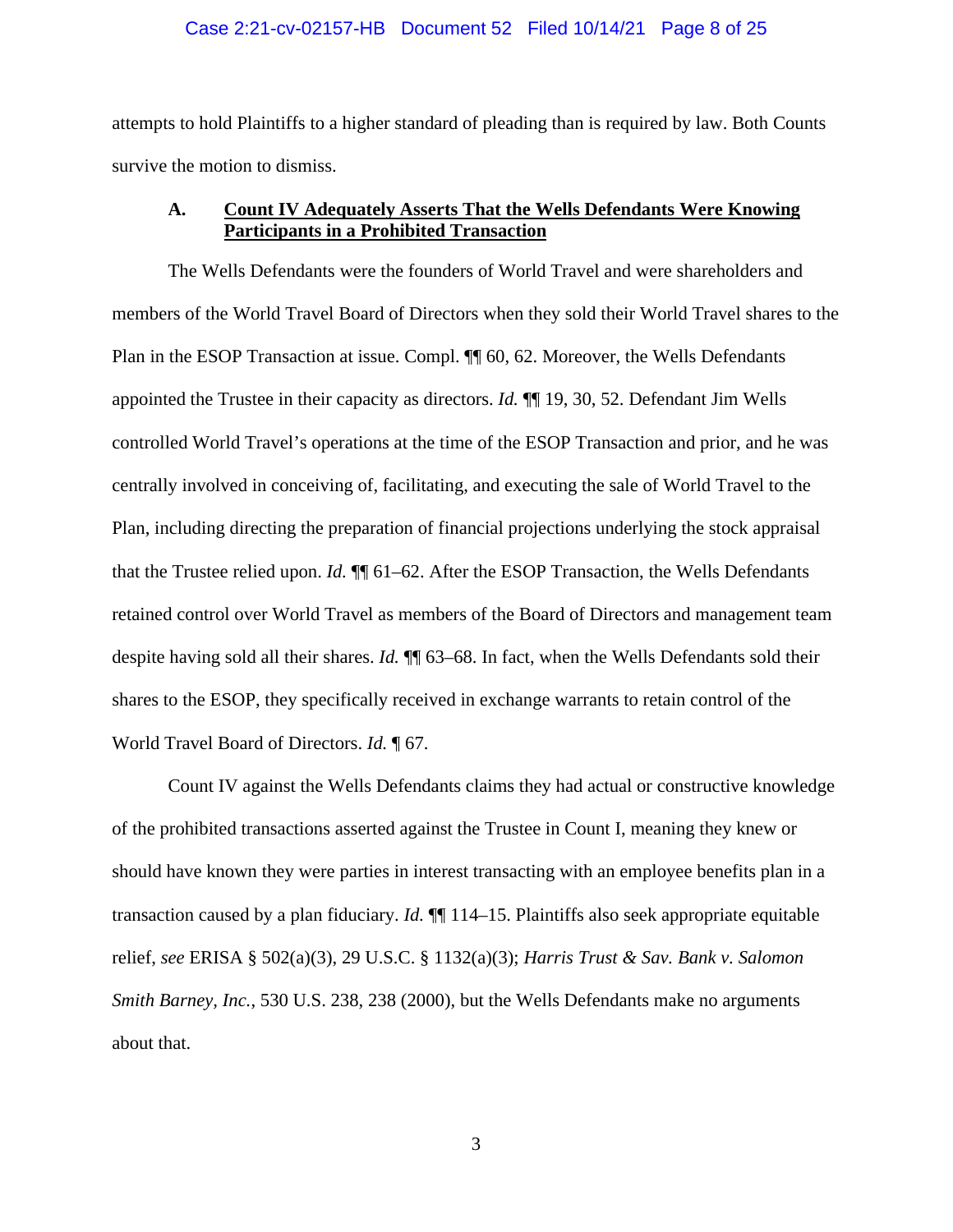## **1. The Wells Defendants had actual or constructive knowledge of the prohibited transaction.**

The Complaint plausibly alleges that the Wells Defendants knew or should have known that the ESOP Transaction contained all the elements necessary to make it a prohibited transaction under ERISA §§  $406(a)(1)(A)$  and (D), 29 U.S.C. §§  $1106(a)(1)(A)$  and (D) ("A fiduciary with respect to a plan shall not cause the plan to engage in a transaction, if he knows or should know that such transaction constitutes a direct or indirect— $(A)$  sale or exchange, or leasing, of any property between the plan and a party in interest<sup>[[3](#page-8-0)]</sup>; ... [or] (D) transfer to, or use by or for the benefit of, a party in interest, of any assets of the plan"). Indeed, the Wells Defendants, given their positions as board members, executives, and main shareholders, must have known the basic facts of the ESOP Transaction: they were 10% (or more) shareholders, directors, and executives of the company sponsoring the plan (parties in interest) selling stock to a plan in exchange for plan assets (transaction) in a transaction with the plan's fiduciary Trustee (caused by fiduciary). *See Harris Trust*, 530 U.S. at 251 (in the ERISA context, "the transferee must be demonstrated to have had actual or constructive knowledge of the circumstances that rendered the transaction unlawful."); *Spear v. Fenkell*, No. CIV.A. 13-02391, 2015 WL 3643571, at \*15 (E.D. Pa. June 12, 2015) (applying *Harris Trust*); *Haley v. Tchrs. Ins. & Annuity Assoc. of Am.*, 377 F. Supp. 3d 250, 261 (S.D.N.Y. 2019) (holding that "the most natural reading of 'actual or constructive knowledge of the circumstances that rendered the transaction unlawful' requires knowledge of the underlying *factual* circumstances relevant to lawfulness, not

<span id="page-8-0"></span><sup>&</sup>lt;sup>3</sup> "The term "party in interest means, as to an employee benefit plan-- ... (H) an employee, officer, director (or an individual having powers or responsibilities similar to those of officers or directors), or a 10 percent or more shareholder directly or indirectly, of a person described in subparagraph (B), (C), (D), (E), or (G), or of the employee benefit plan." ERISA  $\S 3(14)$ , 29 U.S.C. § 1002(14).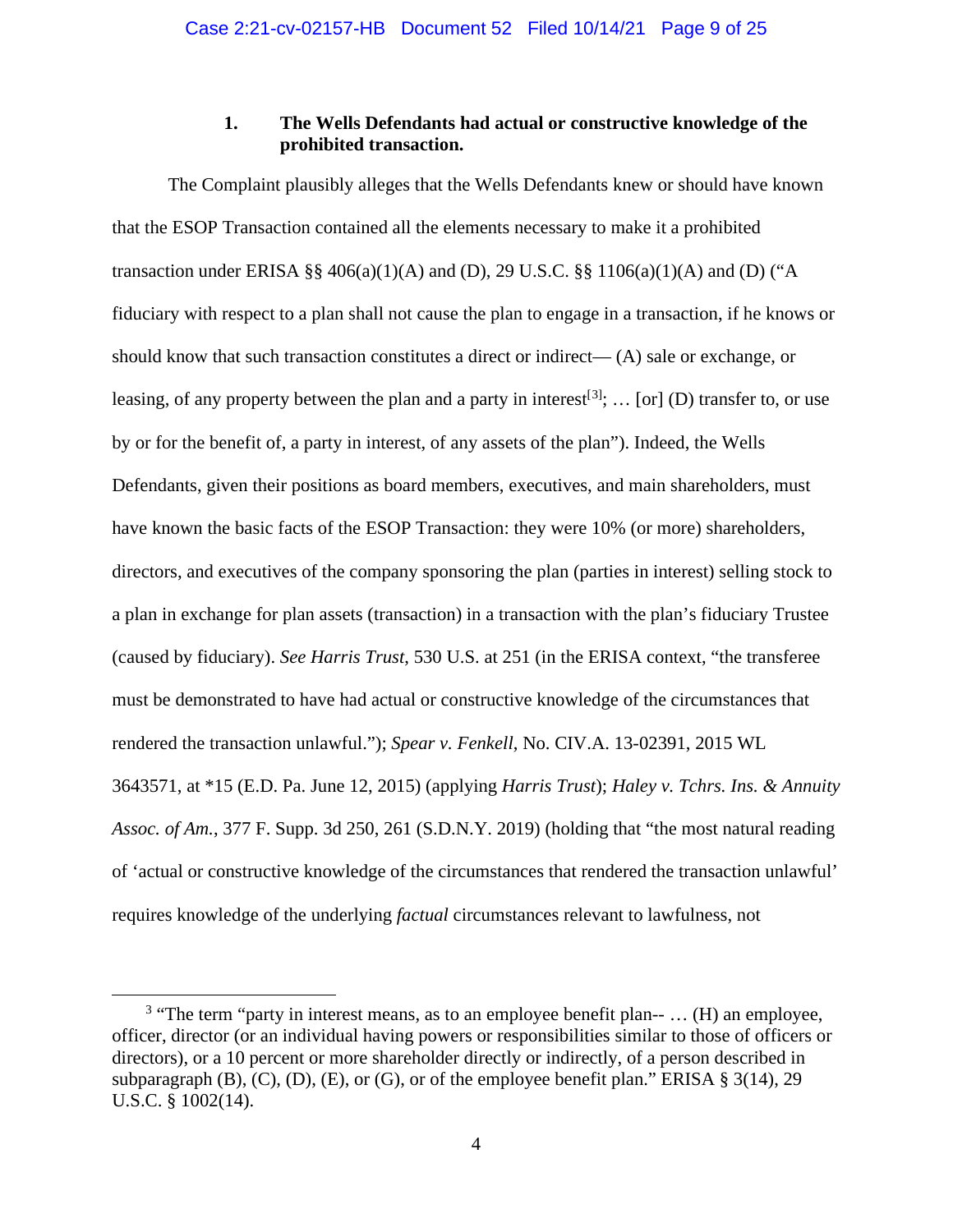#### Case 2:21-cv-02157-HB Document 52 Filed 10/14/21 Page 10 of 25

knowledge of the *legal conclusion* that the transaction was unlawful."); *Neil v. Zell*, 753 F. Supp. 2d 724, 731–32 (N.D. Ill. 2010) (for non-fiduciaries and fiduciaries a plaintiff need only show "actual or constructive knowledge of the deal's details"). The Complaint contains precisely those allegations. The Wells Defendants were each 10% or more shareholders prior to the ESOP Transaction and each sold shares of company stock in the ESOP Transaction to the Plan represented by the fiduciary Trustee. Compl. ¶¶ 24–29, 62, 81. Thus, it is evident (and certainly more than plausible), that the Wells Defendants knew the basic terms, structure, and relevant parties involved. Indeed, all such facts would have been evident in the stock purchase agreement – the fundamental contract in every ESOP transaction – which they and the Trustee must have signed. That alone is enough to state a claim.

The Complaint goes further. The Wells Defendants were each aware of the prohibited transaction because they were all directors of World Travel at the time of the ESOP Transaction, with Defendant Jim Wells the Chairman of the Board of Directors both then and presently. *Id.* ¶¶ 24, 26, 28, 60. The titles of the Wells Defendants alone did not automatically give them knowledge of the prohibited transaction, but the specific powers and duties of the Board of Directors on which all three men sat did. The members of World Travel's Board of Directors have, and had at all relevant times, the power to appoint and remove the Trustee of the Plan, and the power to appoint and remove the Plan Administrator. *Id.* ¶ 30. The Wells Defendants, acting in their capacity as Directors, appointed Defendant PFS and its owner Defendant Miguel Paredes as the Trustee to represent the Plan in the ESOP Transaction. *Id.* ¶¶ 19, 30, 52.

Further, despite Plaintiffs' knowledge being necessarily limited at this point by the nature of the private ESOP Transaction, Plaintiffs have alleged specific actions by Jim Wells and Richard Wells that further demonstrate close awareness of the Transaction's details. First, the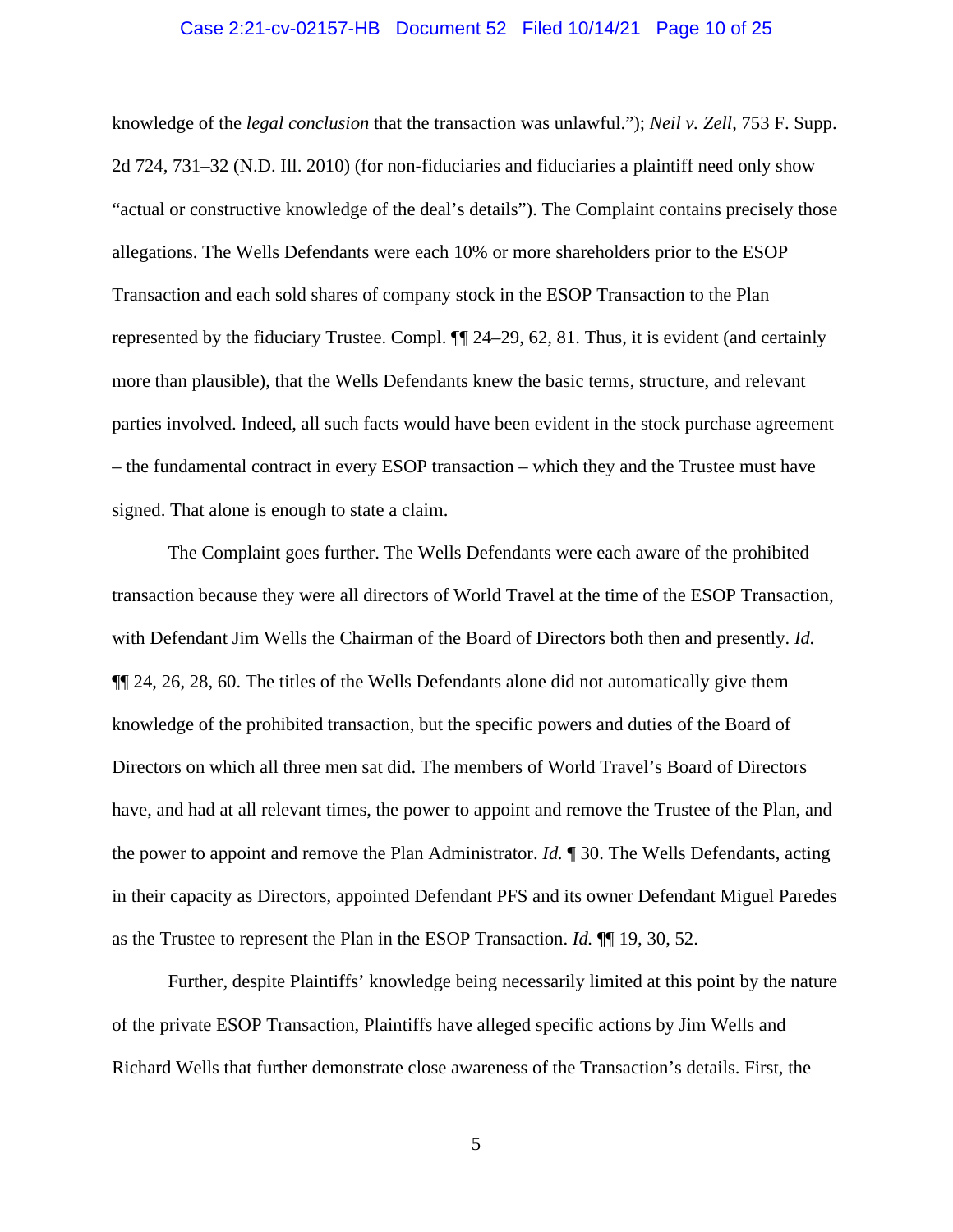#### Case 2:21-cv-02157-HB Document 52 Filed 10/14/21 Page 11 of 25

idea to create an ESOP to purchase World Travel began with Defendant Richard G. Wells, who wanted to monetize his interest in the company even though the other Wells Defendants did not want to sell to a third-party purchaser. *Id.*  $\P$  64. Further, Defendant Jim Wells was centrally involved in conceiving of, facilitating, and executing the sale of World Travel to the Plan which allowed Richard Wells to cash out his shares in the company while the Wells family continued to exercise control over it. *Id.* ¶ 62. This included directing the preparation of financial projections underlying the stock appraisal that the Trustee relied upon. *Id.* ¶ 64.

These allegations, taken as true, plausibly allege the Wells Defendants had the requisite knowledge of the facts surrounding a Transaction to which they were parties and which moreover implicated their express responsibilities as company Directors and Jim Wells' particular role as an officer of the Company. Based on these allegations, it would indeed be implausible to conclude that the Wells Defendants *lacked knowledge* of the Transaction.

The Wells Defendants selectively rely on *Spear*, 2015 WL 3643571, at \*9–10, but the section they cite involves an alleged party in interest not analogous to the Wells Defendants. Wells Mot. at 8–9. In *Spear*, this Court dismissed a counterclaim against two parties where the "only allegation of knowledge is somehow derived from the entities' status as 'parties in interest.' … by being an 'employer any of whose employees are covered by' an ESOP plan. 29 U.S.C. § 1002(14)(C)." 2015 WL 3643571, at \*9. Plaintiffs do not allege that the Wells Defendants were parties in interest merely because their employees were covered by the Plan; Plaintiffs specifically allege that the Wells Defendants "were parties in interest to the Plan under ERISA § 3(14), 29 U.S.C. § 1002(14), as 10 percent or more shareholders, directly or indirectly, of World Travel, and/or as directors, and/or as officers or individuals having powers or responsibilities similar to those of officers." Compl. ¶ 62.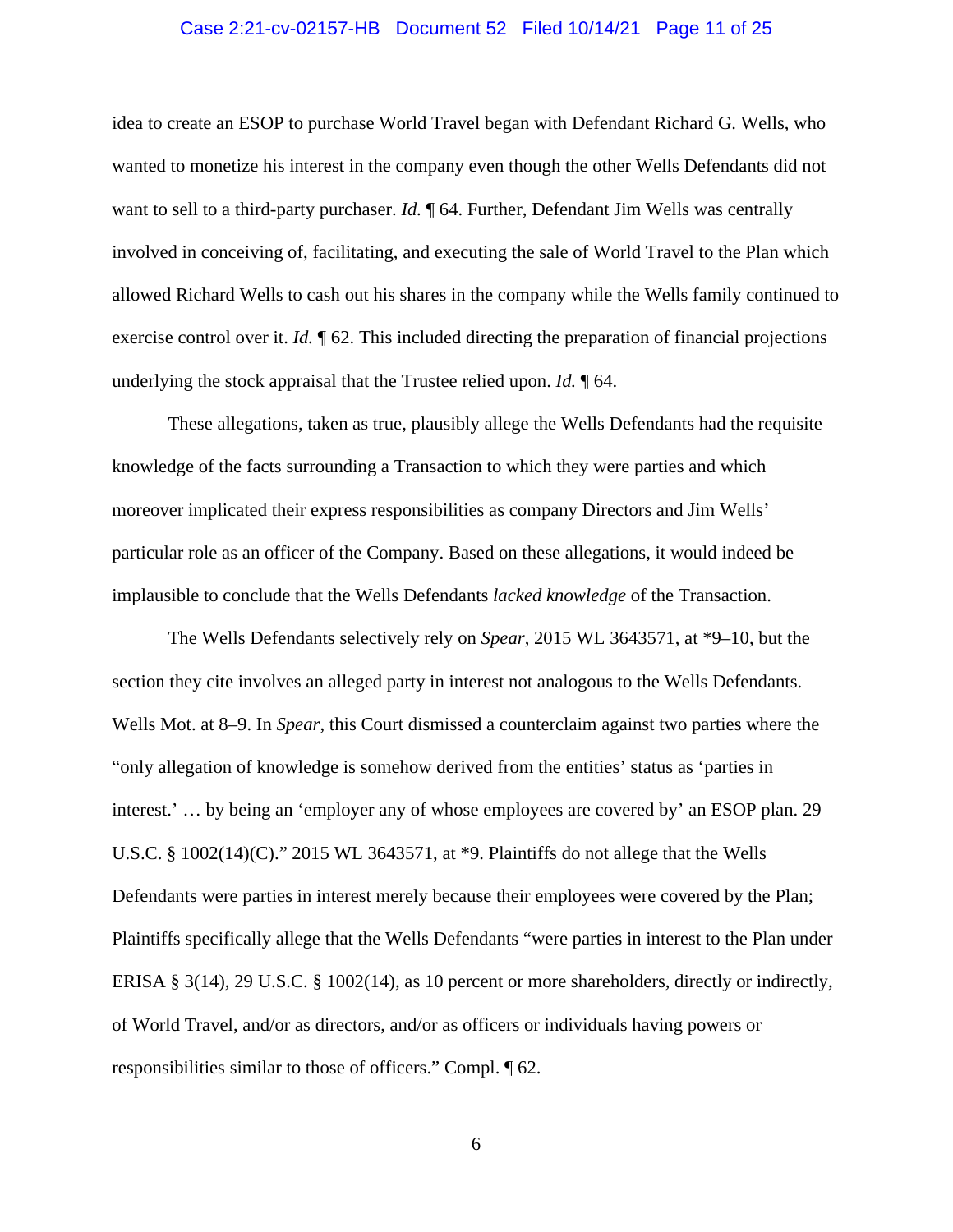#### Case 2:21-cv-02157-HB Document 52 Filed 10/14/21 Page 12 of 25

Rather than support the Wells Defendants' arguments, *Spear* points to the adequacy of Plaintiffs' pleading. In a portion of the decision notably *not cited by Defendants*, the *Spear* court denied a motion to dismiss another party in interest alleged to have knowingly participated in a prohibited transaction: Barbie L. Spear, an officer and former member of the board of directors of the company in question. 2015 WL 3643571, at \*9–10, \*22. The court looked to ERISA § 3(14)(H), 29 U.S.C. § 1002(14)(H), the same subsection that Plaintiffs cite in their Complaint, to determine that Spear was a party in interest. [4](#page-11-0) *Spear*, 2015 WL 3643571, at \*9. The court noted that the allegations outlined actions defendant Spear took that demonstrated her knowing participation, including "facilitating the [allegedly unlawful] transactions." *Id.* at \*10. Similarly, here, the Complaint outlines how the Wells Defendants formulated the plan to sell World Travel to the ESOP, set up the sale, and finalized the Transaction. Compl. ¶¶ 60–64. Here, just as in *Spear*, "[t]he pleadings allege sufficient facts 'to raise a reasonable expectation that discovery will reveal evidence of' the necessary elements.'" 2015 WL 3643571, at  $*10$  (quoting *Bell Atlantic Corp. v. Twombly*, 550 U.S. 544, 555–56 (2007)).[5](#page-11-1)

## **2. James R. Wells, Richard G. Wells, and Jim Wells are each on notice of the claims against them individually.**

The Complaint asserts claims against each of the Wells Defendants as individuals, and the facts pleaded therein are sufficient to put each on notice as to Plaintiffs' claims against them.

<sup>4</sup> *Compare* ERISA § 3(14), 29 U.S.C. § 1002(14) (cited above at n.3), *with* Compl. ¶ 62.

<span id="page-11-1"></span><span id="page-11-0"></span><sup>5</sup> The Wells Defendants reference *Haley,* 377 F. Supp. at 250; *Laborers' Pension Fund v. Arnold*, No. 00 C 4113, 2001 WL 197634, at \*8 (N.D. Ill. Feb. 27, 2001); and *Marshall v. Kelly*, 465 F. Supp. 341, 351 (W.D. Okl. 1978), in support of the same incorrect proposition that Plaintiffs rely solely on the Wells Defendants' positions within the company as the basis for their claim. Plaintiffs actually allege that the Wells Defendants' sale of their own stock in the Transaction and duties as Board members to appoint and remove the Trustee gave them sufficient knowledge to support a claim under ERISA  $\S$  406(a)(1)(A) and (D), 29 U.S.C.  $\S$  $1106(a)(1)(A)$  and (D).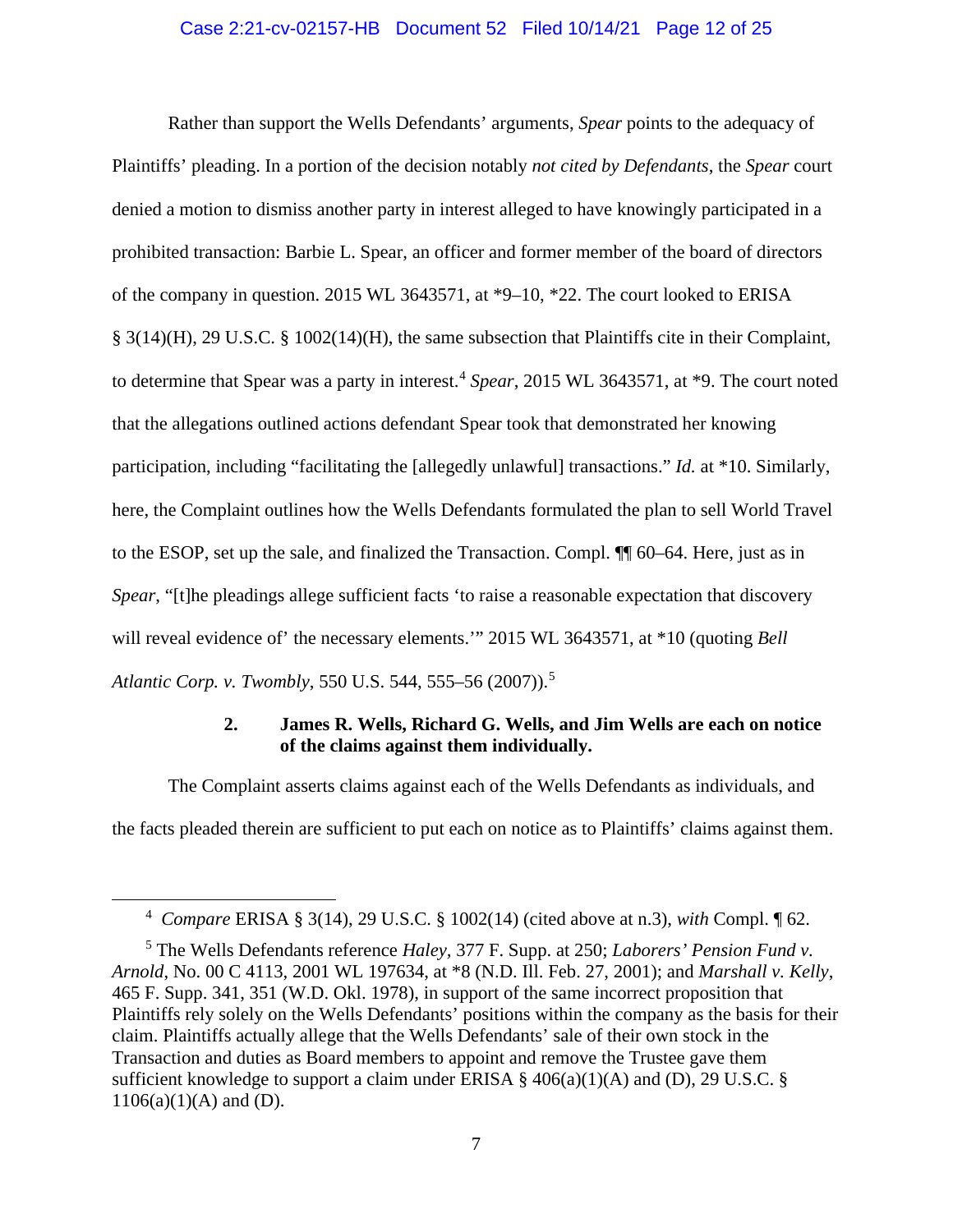Compl. ¶¶ 24–31, 60–68, 109–26. Asserting claims against similarly situated defendants is not impermissible "group pleading" that fails to give adequate "notice," as the Wells Defendants would have it. Wells Defs. Mot. at 10. While no "bright-line rule" exists as to whether a pleading satisfies Rule 8, the Third Circuit has held that a complaint is sufficient, even if it names numerous defendants, when it "adequately puts a number of the defendants on notice of [plaintiff's] claims and makes a sufficient showing of enough factual matter (when taken as true) to plausibly suggest that [plaintiff] can satisfy the elements of his … claims." *Garrett v. Wexford Health*, 938 F.3d 69, 93, 94 (3d Cir. 2019), *cert. denied*, 140 S. Ct. 1611 (2020). Put another way, if a pleading "is so 'vague or ambiguous' that a defendant cannot reasonably be expected to respond to it," it will not satisfy Rule 8. *Id.* at 95. To be sure, under the Third Circuit's notice standard, by responding in a comprehensive fashion the Wells Defendants themselves demonstrate that they understand the claims against them. *Id.* ("Without addressing the validity of the [group] Defendants' arguments, we believe their brief demonstrates that it was possible to understand and engage with [plaintiff's] claims on their merits."). The Complaint meets the requirements of Rule 8.

While Plaintiffs frequently refer to the Wells Defendants as a group due to their similar roles in the case, each of the men is named individually in specific allegations. *See, e.g.*, Compl. ¶¶ 60–62, 64–66, 68. The knowledge Plaintiffs have at this time about each man's individual actions is laid out in detail, such as describing Jim Wells' expansive role as the Chairman of the Board of Directors and specific statements he made. *Id.* ¶¶ 61–62, 65–66. Due to all three men being on the Board and serving similar roles in the ESOP Transaction, claims against the men do overlap. This Court has allowed plaintiffs to name multiple, related defendants in their complaint when, like in the present case, the defendants were jointly involved in the alleged misconduct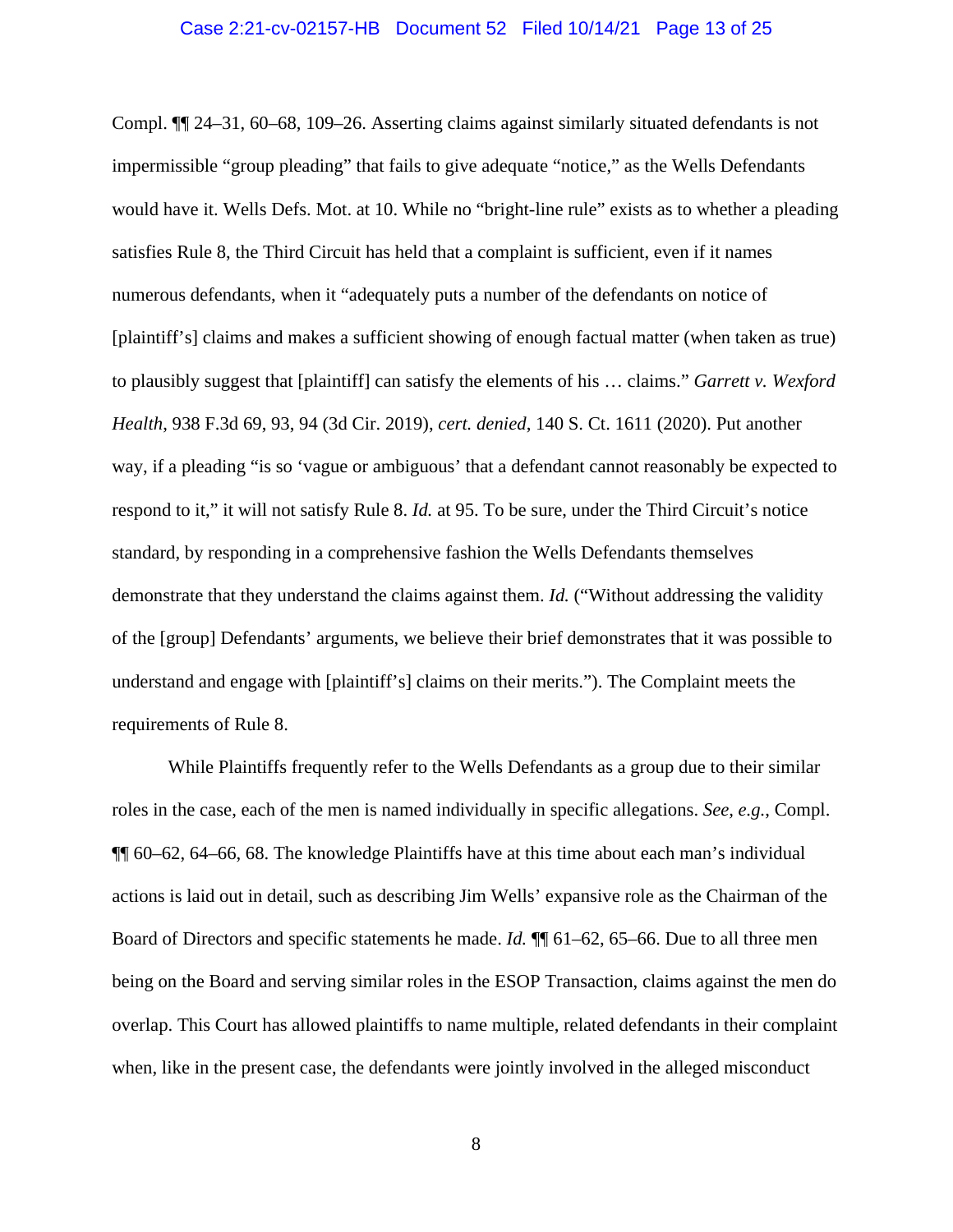#### Case 2:21-cv-02157-HB Document 52 Filed 10/14/21 Page 14 of 25

and "are represented by the same counsel and jointly filed several motions to dismiss."

*Commonwealth of Pa. v. Think Fin., Inc.*, No. 14-CV-7139, 2016 WL 183289, at \*12 (E.D. Pa. Jan. 14, 2016). Plaintiffs' do not need to verbatim repeat their specific theories against the Wells Defendants in individual counts because Plaintiffs' theory is the same for each of them: though the men may have had greater or lesser involvement in the Transaction, each was a 10 percent or more shareholder, directly or indirectly, of World Travel and was a party in interest to the prohibited transaction. Thus, each man has liability under ERISA  $\S$  502(a)(3), 29 U.S.C.  $\S$ 1132(a)(3), for knowing participation in the ESOP Transaction. *Supra* IV.A.1.

Plaintiffs' Complaint is markedly different from the copyright case the Wells Defendants cite, *Watkins v. ITM Recs.*, No. CIV.A. 14-CV-01049, 2015 WL 4505954 (E.D. Pa. July 24, 2015). There, the plaintiff's complaint levied every count, including "a vague allegation of commercial exploitation," against 14 diverse defendants which included Amazon.com, Wal-Mart, and AOL, Inc. *Id.*, at \*3. In contrast, the Complaint here lays out specific allegations against the different defendants, with Counts I–III against the Trustee and Counts IV–V against the Wells Defendants. Compl. Counts I–V. While in *Watkins* the court found it "impossible to tease out discrete bad acts on [one defendant's] part" from the "shotgun pleading" in the complaint, *id*., here, Plaintiffs were as specific as possible in their allegations despite the fact that "ERISA plaintiffs generally lack the inside information necessary to make out their claims in detail unless and until discovery commences." *Braden,* 588 F.3d at 598.

The Wells Defendants' reference to *Ingris v. Borough of Caldwell*, No. CIV.A. 14-855 E, 2015 WL 3613499, at \*5 (D.N.J. June 9, 2015), is similarly misplaced. There, the court found the complaint engaged in impermissible group pleading because the plaintiff "lumped multiple, unrelated defendants together without any explanation regarding how, if at all, specific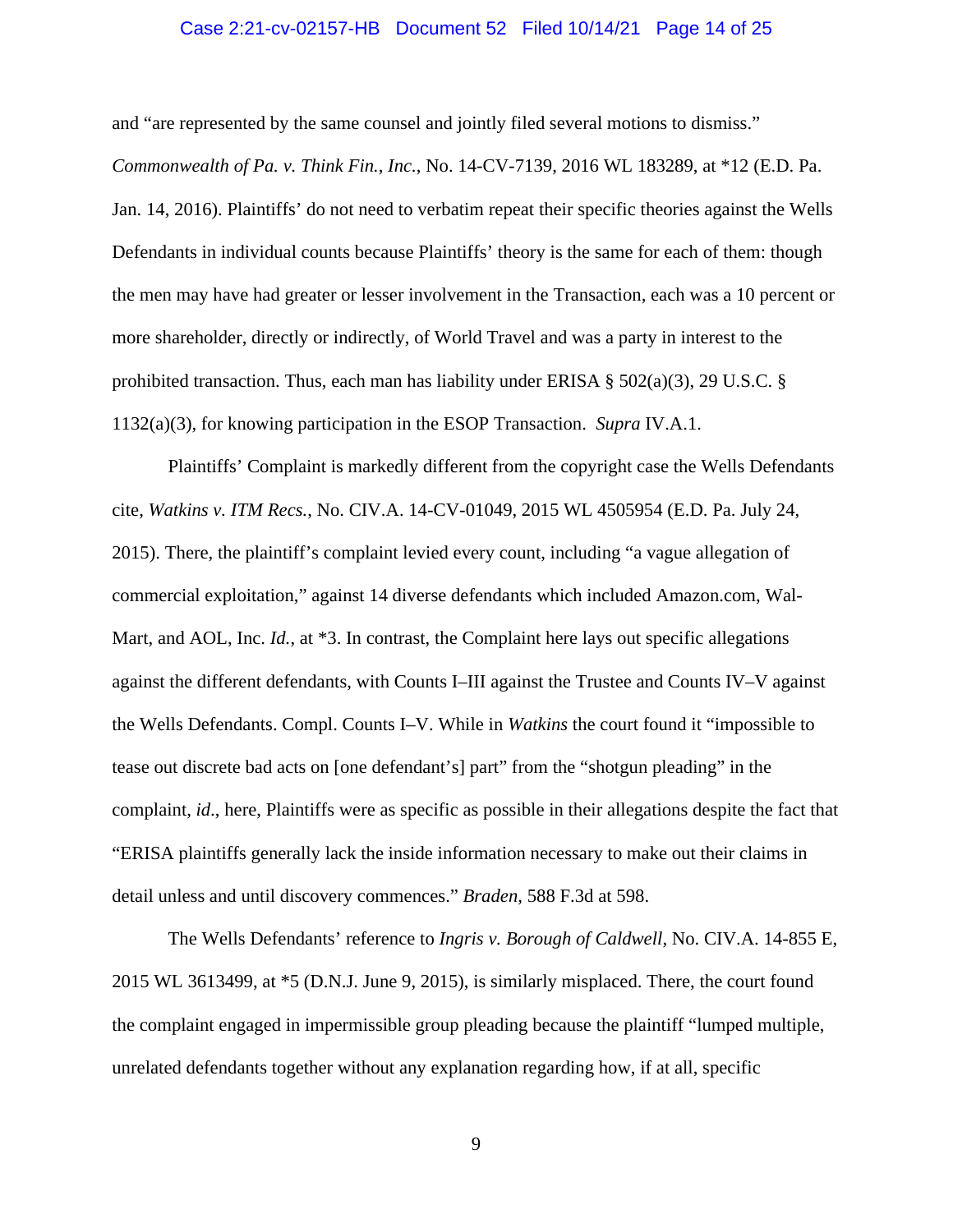#### Case 2:21-cv-02157-HB Document 52 Filed 10/14/21 Page 15 of 25

defendants were involved with the alleged conduct at issue" and directed every cause of action against "all defendants named in this count." *Id.*, at \*5–6. Unlike in *Ingris*, where the plaintiff's pleading "involves multiple and distinct alleged incidents" and "names thirty-four defendants (many, if not most of which appear to be unrelated but for their connection to Plaintiff)", *id.*, at \*6, here, Plaintiffs individually named three related people alleged to have played highly similar roles in a single ESOP Transaction. The Wells Defendants also cite the dissimilar case of *Shaw v. Housing Auth. of Camden*, No. CIV. 11-4291, 2012 WL 3283402, at \*2 (D.N.J. Aug. 10, 2012), where the defendants are only listed in the parties to the action and "none are ever mentioned elsewhere in the complaint." *Id.* There, the court distinguished the vague pleading at hand from another case with "a complaint that differentiated between defendants by utilizing headings in its complaint that indicated which counts were against which defendant, with only a small number of counts against both defendants." *Id.* (citing *H2O Plus, LLC. V. Arch Personal Care Products, L.P.*, No. CIV. 10-3089, 2011 WL 2038775 (D.N.J. 2011)). The second situation is far more analogous to Plaintiffs' Complaint, where Plaintiffs brought Counts I–III against the related Trustee Defendants and Counts IV–V against the related Wells Defendants, enough to give all parties notice of the specific allegations against them. Compl. Counts I–V.

## **3. Confidential Witness 1's statements support Plaintiffs' allegations and are not speculation.**

The Wells Defendants attack Plaintiffs' reliance on Confidential Witness 1 on various grounds. But the pleadings are not the place to resolve hearsay and reliability. The allegations based on CW1's knowledge must be taken as true at this stage in litigation, as Defendants concede. *See* Wells Mot. at 11 n.3 (acknowledging Plaintiffs may use hearsay statements in a well-pleaded complaint to establish the claim and an entitlement to relief). Plaintiffs' use of a Confidential Witness only bolsters the allegations derived from publicly available information.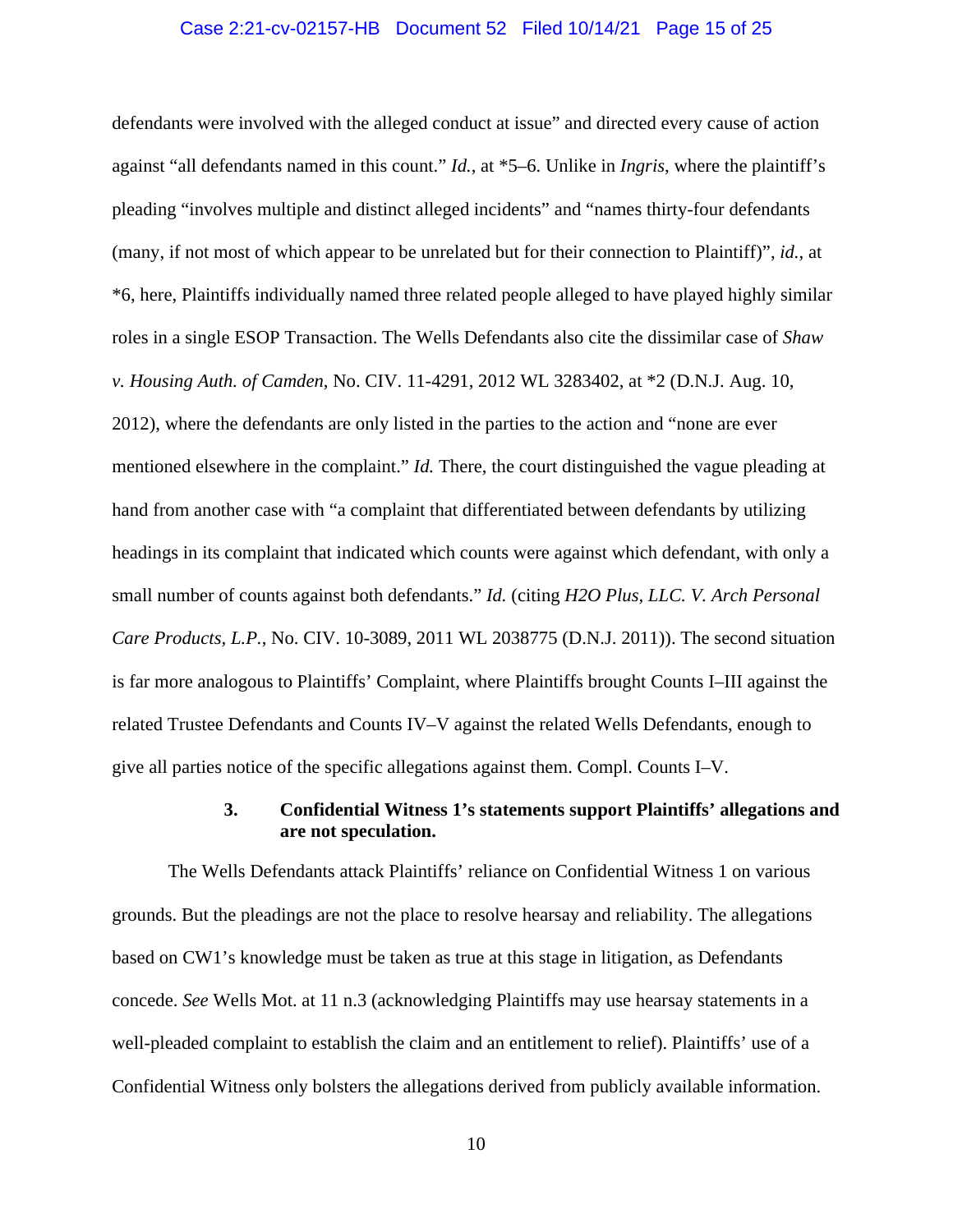#### Case 2:21-cv-02157-HB Document 52 Filed 10/14/21 Page 16 of 25

In any event, none of the cases the Wells Defendants cite support a Rule 12(b)(6) dismissal. *Anselmo v. City of Phila.*, No. CV 18-5160, 2021 WL 308132 (E.D. Pa. Jan. 29, 2021) granted summary judgment to defendants on a police officer's retaliation claim which was supported *only* by a hearsay statement. *Id.* at \*11. That summary judgment decision bears not at all on the sufficiency of allegations pleaded in a complaint, and in any event, it is factually distinguishable from the instant case. In another summary judgment decision, *Blunt v. Lower Merion Sch. Dist.*, 767 F.3d 247, 298–99 (3d Cir. 2014), the court held that a witness's deficient, hearsay-based testimony at oral argument was not admissible at trial and therefore could not create a genuine issue of material fact. Again, this decision does not examine the appropriate standard for hearsay evidence at the pleading stage. *Zavala v. Wal Mart Stores Inc.*, 691 F.3d 527 (3d Cir. 2012), is also not instructive. The language cited by the Wells Defendants is merely the general pleading standard from *Twombly*[6](#page-15-0) , which the case does not go on to analyze, and the *Zavala* court did not find that the complaint lacked factual detail, but rather that the specific facts alleged (evidence of "difficult working conditions") did not rise to the legal requirement of the claim ("involuntary servitude"). 691 F.3d at 539–40.

While the Wells Defendants claim that the allegations are not detailed enough nor contain all the requisite elements, they describe a higher bar than what is prescribed by law. The Supreme Court held that, under ERISA  $\S$  406(a), 29 U.S.C.  $\S$  1106(a), a non-fiduciary only must "have had actual or constructive knowledge of the circumstances that rendered the transaction unlawful." *Harris Trust,* 530 U.S. at 251. Thus, Plaintiffs did not need to allege that the Wells Defendants knew "about a particular *breach*," *i.e.* knowledge of the law, only the underlying

<span id="page-15-0"></span><sup>6</sup> *Twombly*, 550 U.S. at 555 ("Factual allegations must be enough to raise a right to relief above the speculative level").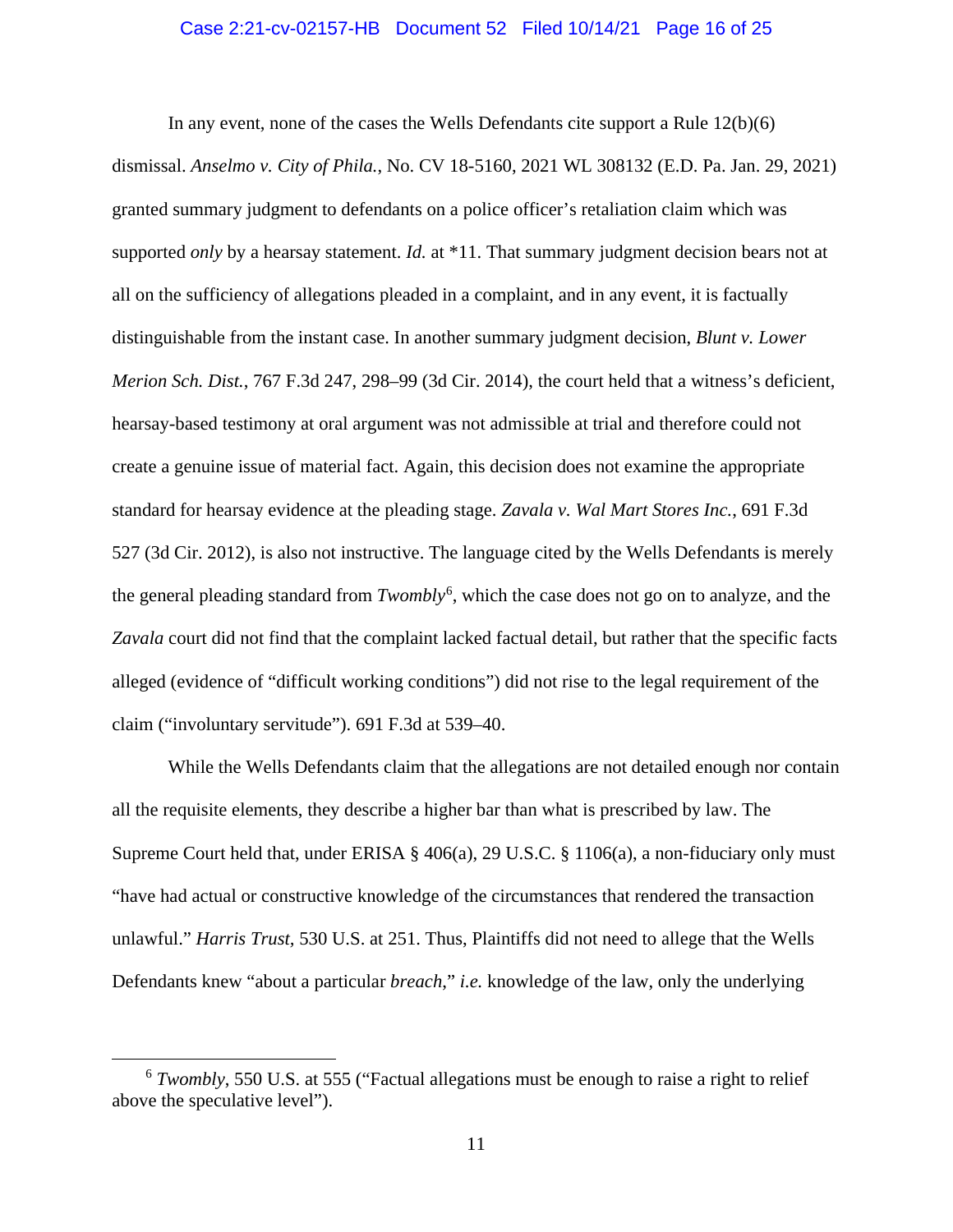## Case 2:21-cv-02157-HB Document 52 Filed 10/14/21 Page 17 of 25

facts that constitute a breach—here a prohibited transaction in which they were primary actors.

Wells Mot. at 11 (emphasis in original). Plaintiffs' level of detail in their allegations are likewise

sufficient, as "ERISA plaintiffs generally lack the inside information necessary to make out their

claims in detail unless and until discovery commences." *Braden*, 588 F.3d at 598; *see also*

*Innova Hosp. San Antonio, L.P. v. Blue Cross and Blue Shield of Ga., Inc.*, 892 F.3d 719, 728–29

(5th Cir. 2018) (rejecting "overly burdensome pleading requirements in ERISA contexts").[7](#page-16-0)

Therefore, the Wells Defendants' motion to dismiss Count IV fails.

## **B. Count V Plausibly States a Claim for Co-Fiduciary Liability Under ERISA §§ 405(a)(1)–(3), 29 U.S.C. §§ 1105(a)(1)–(3).**

Under certain circumstances, ERISA imposes liability on one fiduciary for another

fiduciary's breach. Section 405(a), 1105(a) defines such co-fiduciary liability:

A fiduciary with respect to a plan shall be liable for a breach of fiduciary responsibility of another fiduciary with respect to the same plan in the following circumstances:

(1) if he participates knowingly in, or knowingly undertakes to conceal, an act or omission of such other fiduciary, knowing such act or omission is a breach; (2) if, by his failure to comply with section  $1104(a)(1)$  of this title in the administration of his specific responsibilities which give rise to his status as a fiduciary, he has enabled such other fiduciary to commit a breach; or (3) if he has knowledge of a breach by such other fiduciary, unless he makes reasonable

efforts under the circumstances to remedy the breach.

ERISA § 405(a), 29 U.S.C. § 1105(a).

The Complaint alleges that the Wells Defendants, as the Directors with fiduciary

authority to appoint and remove the Plan's trustee and administrator, are liable as co-fiduciaries

<span id="page-16-0"></span><sup>7</sup> *Cf. Frazier v. Se. Pa. Transp. Auth*., 785 F. 2d 65, 68 (3d Cir. 1986) ("[A] court cannot expect a complaint to provide proof of plaintiffs' claims, nor a proffer of all available evidence. In civil rights cases, especially class actions, much of the evidence can be developed only through discovery. While plaintiffs may be expected to know the injuries they allegedly have suffered, it is not reasonable to expect them to be familiar at the complaint stage with the full range of the defendants' practices under challenge.").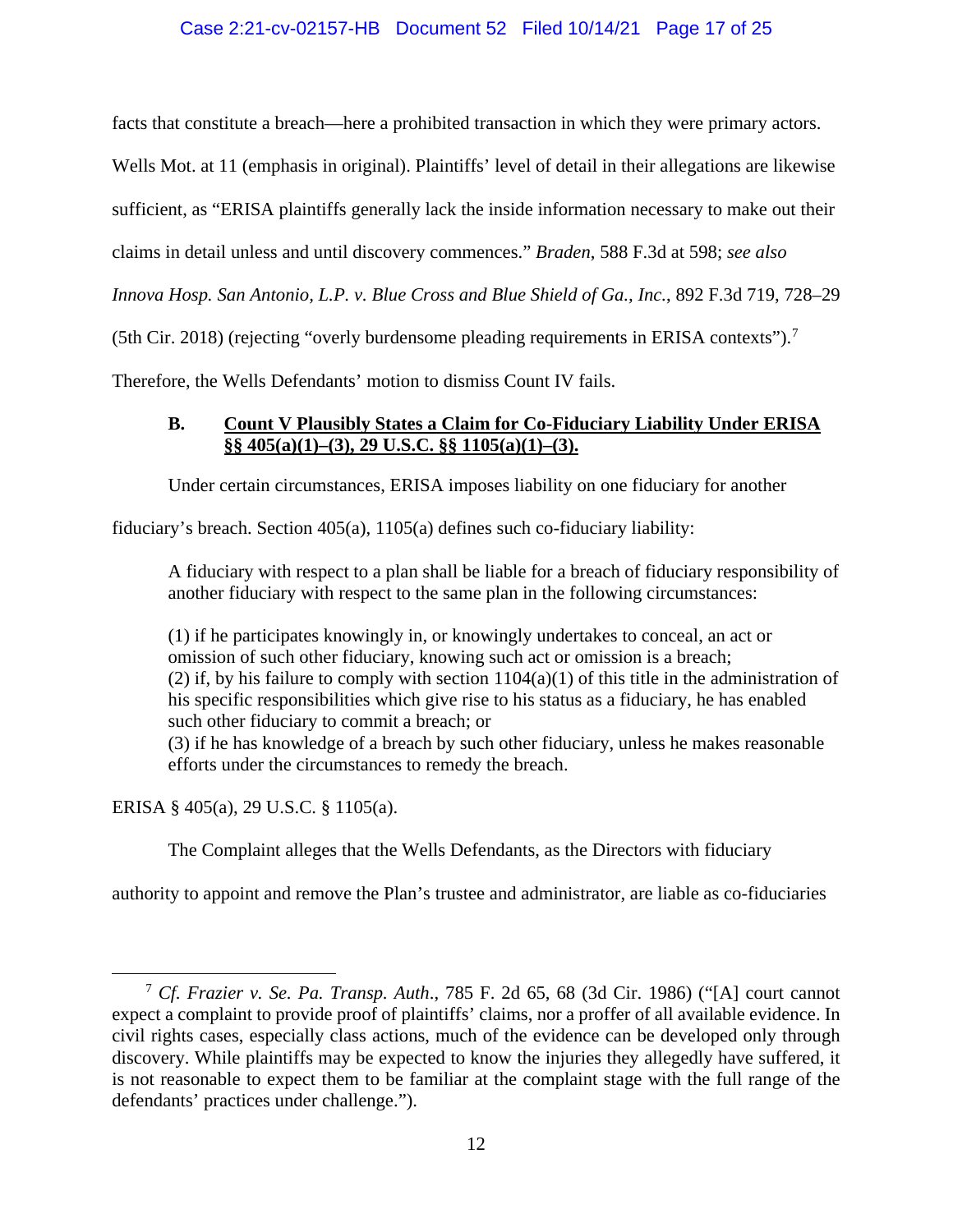#### Case 2:21-cv-02157-HB Document 52 Filed 10/14/21 Page 18 of 25

under all three subsections of ERISA § 405(a), 29 U.S.C. § 1105(a)for the Trustee's fiduciary violations. The Wells Defendants do not contest the fact that they were fiduciaries, a requirement for co-fiduciary liability under § 1105(a). They nonetheless seek dismissal of the Count V cofiduciary claims, challenging Plaintiffs' pleading in two ways. First, they contend the Complaint does not allege that the Wells Defendants had "actual knowledge" of the Trustee's breach of fiduciary duty and knew that it was a breach to state a claim under  $\S 1105(a)(1)$  and (a)(3). Wells Mot. at 12–16. Second, they argue that the Complaint lacks allegations that the Wells Defendants' actions enabled the Trustee to also commit a fiduciary breach. *Id*. These arguments miss the mark.

## **1. The Wells Defendants had actual knowledge of the Trustee's breach and knew that it was a breach.**

To be liable as a co-fiduciary under ERISA  $\S$  405(a)(1) and (3), 29 U.S.C.  $\S$  1105(a)(1) and (3), a fiduciary defendant must have actual knowledge of the other fiduciary's breach and that it was a breach. *See Renfro v. Unisys Corp.*, 671 F.3d 314, 324 (3d Cir. 2011) ("[S]ections  $1105(a)(1)$  and (3) require actual knowledge of the breach ... [and] that it was a breach"). Under § 1105(a)(3), a co-fiduciary's mere knowledge of another co-fiduciary's breach is sufficient for liability "unless he makes reasonable efforts under the circumstances to remedy the breach." *See Daniels v. Nat'l Emp. Benefit Servs., Inc.*, 858 F. Supp. 684, 694 (N.D. Ohio 1994) ("[All cofiduciaries] each had knowledge of the other's breaches. Although [one co-fiduciary] itself did not engage in prohibited transactions in breach of its fiduciary duty, it is jointly and severally liable ... for [its co-fiduciaries'] breaches of duty [under  $\S 1105(a)(3)$ ]."). Section 1105(a)(1) holds liable a co-fiduciary "if he participates knowingly in" another fiduciary's breach; a cofiduciary willingly selling his stock in an ESOP transaction, despite knowing that another fiduciary violated its fiduciary duties in approving the transaction, violates both §§ 1105(a)(1)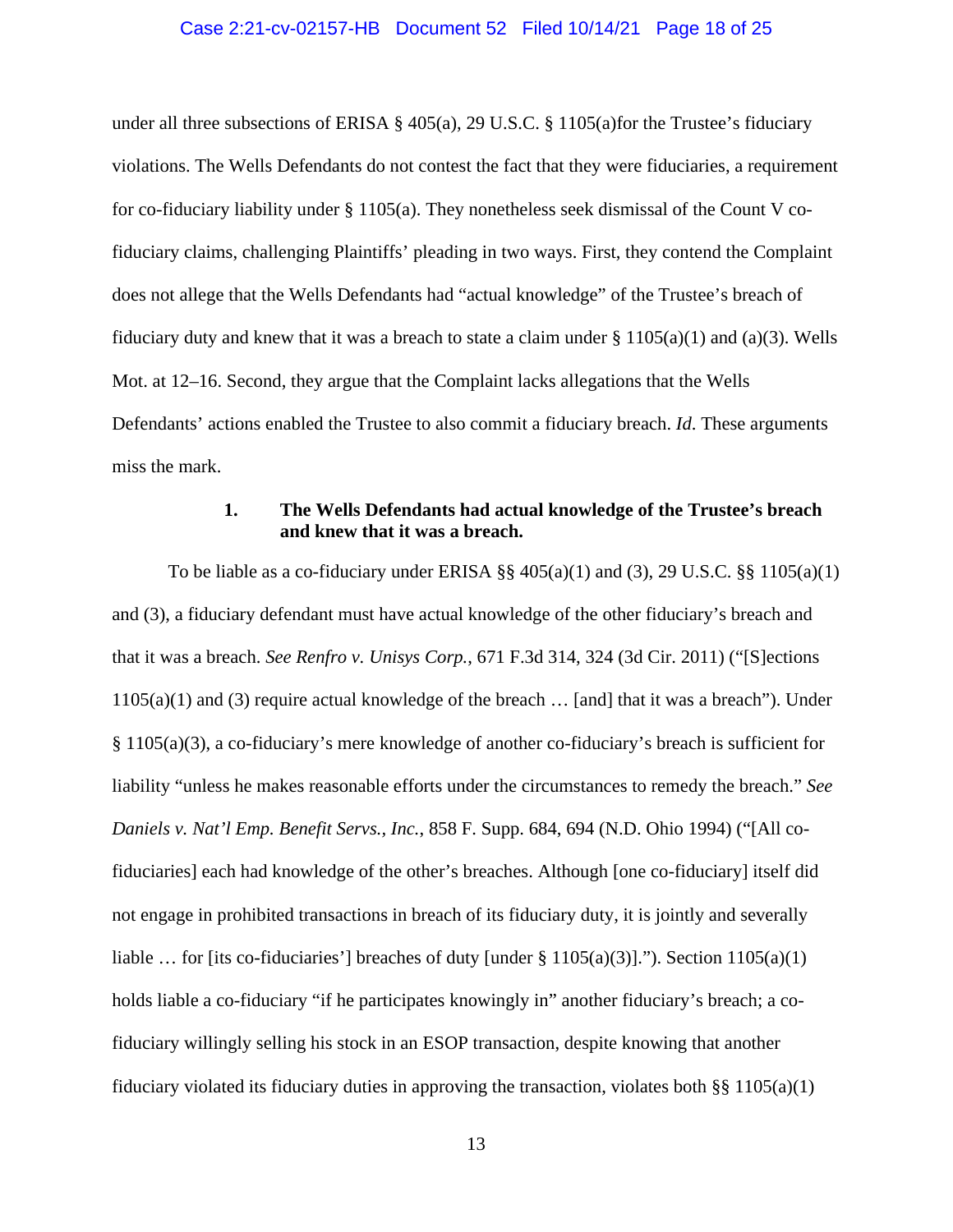#### Case 2:21-cv-02157-HB Document 52 Filed 10/14/21 Page 19 of 25

and (3). *See Pizzella v. Vinoskey*, 409 F. Supp. 3d 473, 529–30 (W.D. Va. 2019) (holding a selling shareholder liable under §§ 1105(a)(1) and (3) because he "had actual knowledge that [the plan's trustee] had breached its fiduciary duty by approving a prohibited transaction" that the shareholder "participated in").

The Wells Defendants argue that the Complaint does not allege that they knew of the Trustee's breach "through knowingly participating in" a known breach by another fiduciary. Wells Mot. at 13, 15 (original emphasis omitted). This is simply not accurate. The Complaint clearly and repeatedly alleges that the Wells Defendants sold their World Travel stock to the Plan, had actual knowledge of the Trustee's failure to engage in adequate due diligence prior to the ESOP Transaction, and that the Trustee approved the stock purchase for greater than fair market value. *Supra* IV.A.1, Compl. **[1]** 56, 58, 60–70, 123. It thus follows, as the Complaint alleges, that the Wells Defendants surely knew that the Trustee was breaching its fiduciary duty owed to the Plan and its participants because they were parties to the ESOP Transaction as Selling Shareholders. Compl. ¶ 56, 58, 123.

At the motion to dismiss stage, courts within the Third Circuit and across the country have held that even conclusory allegations of knowledge are generally sufficient to state a claim for ERISA co-fiduciary liability. *See Graden v. Conexant Sys., Inc.*, 574 F. Supp. 2d 456, 468 (D.N.J. 2008) ("Though Defendants argue that Plaintiff's allegations of knowledge are conclusory, such allegations have been found adequate by courts evaluating co-fiduciary claims on a Rule 12(b)(6) challenge."); *In re Polaroid ERISA Litig.*, 362 F. Supp. 2d 461, 479–80 (S.D.N.Y. 2005) (denying motion to dismiss co-fiduciary claims because the "Complaint need not allege specific facts buttressing ... claims of knowledge to survive a motion to dismiss"); *Hurtado v. Rainbow Disposal Co*., No. 17-cv-01605, 2018 WL 3372752, at \*14 (C.D. Cal. July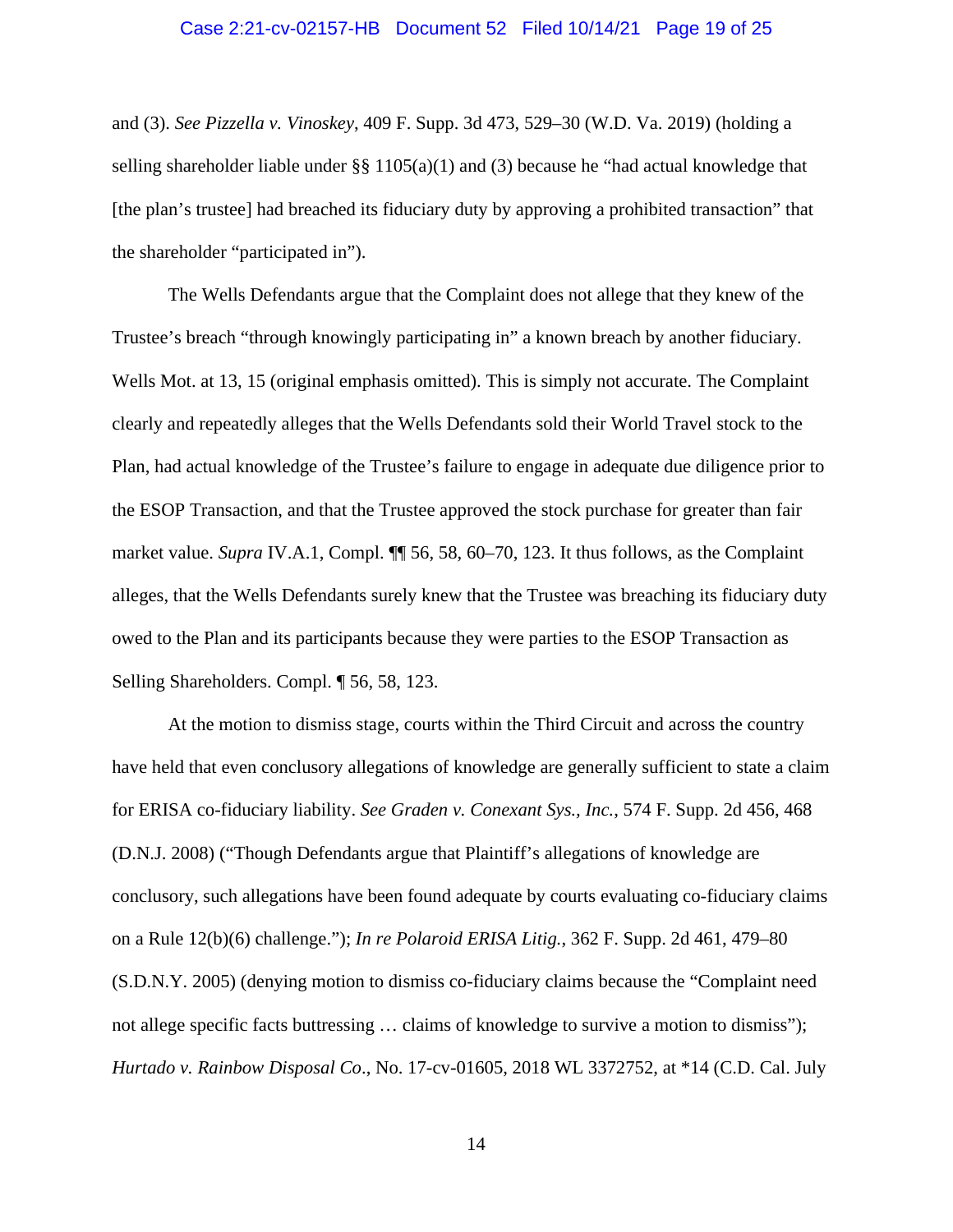#### Case 2:21-cv-02157-HB Document 52 Filed 10/14/21 Page 20 of 25

9, 2018) (denying motion to dismiss co-fiduciary claims because defendants' "arguments regarding whether Plaintiffs have adequately shown sufficient knowledge to sustain this Count are not appropriate for resolution at the pleading stage").<sup>[8](#page-19-0)</sup>

Here, Plaintiffs' Complaint contains far more than conclusory allegations of the Wells Defendants' knowledge of the Trustee's fiduciary breaches. First and foremost, the Wells Defendants were Selling Shareholders who sold company stock to the Plan in a Transaction approved by the Trustee. Compl. ¶¶ 53, 56, 58. Further, through their role as members of World Travel's Board of Directors, and Jim Wells' particular role running the company before and after the Transaction, the Wells Defendants have, and had at all relevant times, had unique access to, and control over, the company's financial information. *Id*. ¶ 68–69, 71, 123. Defendant Jim Wells was centrally involved in the ESOP Transaction which allowed the Wells Defendants to cash out their shares in the company while the Wells family continued to exercise control over it. *Id.*  $\phi$  62, 64. This included directing the preparation of financial projections underlying the stock appraisal that the Trustee relied upon. *Id.* ¶ 62. Indeed, the Complaint contains the very specific allegation, based on a Confidential Witness' knowledge, that Defendant Jim Wells "was fully aware of and controlled how" the company accrued liabilities from revenue sharing agreements, *id*. **[68, and further, that "World Travel did not fully report the scale of these liabilities in its** financial records, or have reserves on hand to cover them, at the time of the Transaction." *Id*. ¶ 69. For the same reasons, the Complaint alleges that the Wells Defendants knew that the Trustee imprudently approved the ESOP Transaction. *Id*. ¶¶ 69, 123. In this way, the Complaint plainly alleges that the Wells Defendants also knew perfectly well that the Trustee was breaching

<span id="page-19-0"></span><sup>8</sup> *See also Braden,* 588 F.3d at 598 ("No matter how clever or diligent, ERISA plaintiffs generally lack the inside information necessary to make out their claims in detail unless and until discovery commences.").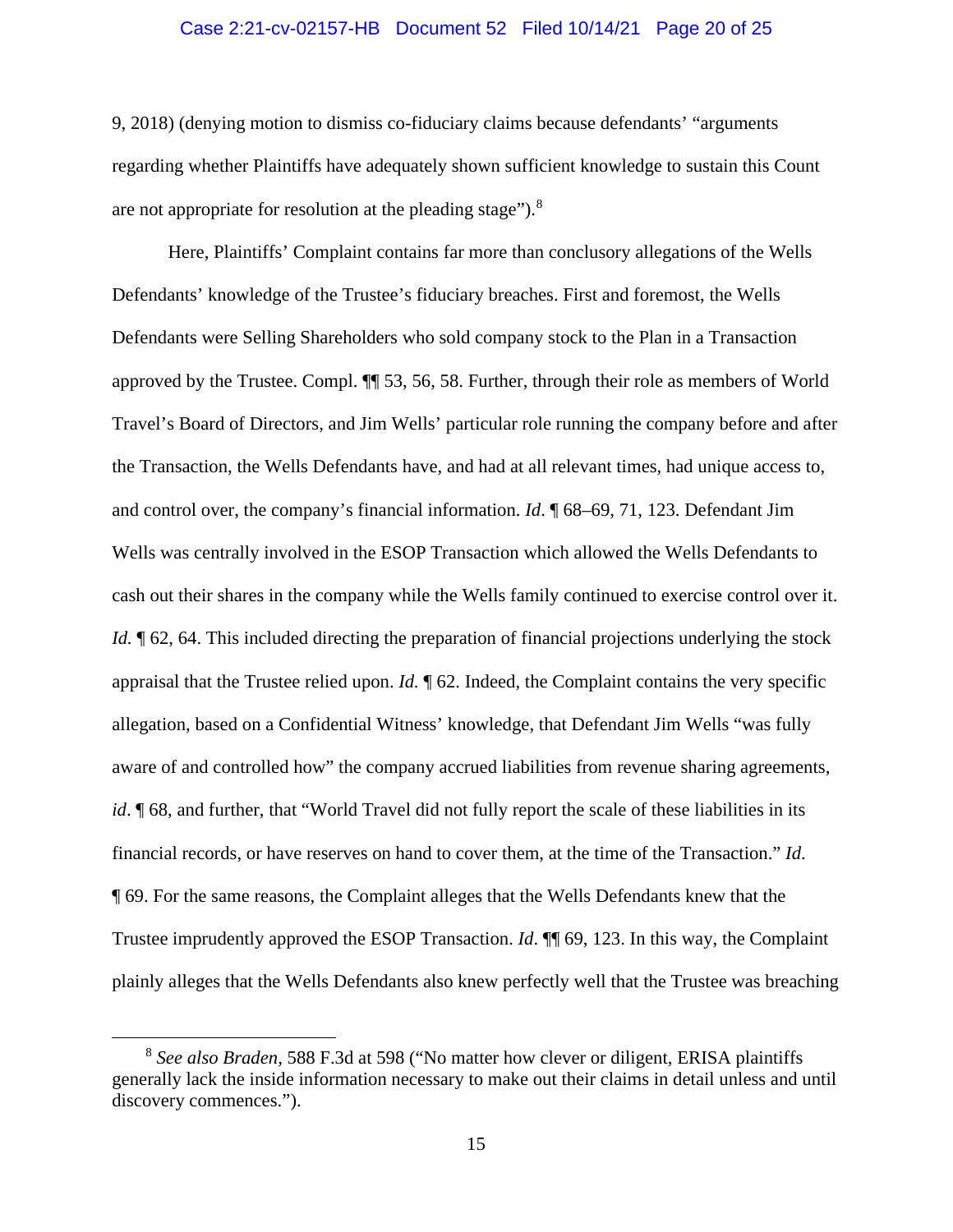its fiduciary duties. *Id*. ¶¶ 60–70, 123. These allegations state a claim for ERISA co-fiduciary liability in the Third Circuit. *Graden*, 574 F. Supp. 2d at 468; *compare* Compl. ¶ 123 (alleging the Wells Defendants "knew or should have known of the fiduciary breaches of the Trustee"), *with Renfro*, 671 F.3d at 324 (holding that plaintiff's "claims fail because they do not contend Fidelity had knowledge about Unisys's allegedly flawed decision-making process").

## **2. The Wells Defendants' failure to comply with their fiduciary duties enabled the Trustee to commit a breach.**

A defendant is liable as a co-fiduciary under ERISA § 405(a)(2), 29 U.S.C. § 1105(a)(2), if he fails to comply with ERISA § 404(a)(1), 2[9](#page-20-0) U.S.C. § 1104(a)(1), and that failure enables<sup>9</sup> another fiduciary to commit a breach. ERISA §  $404(a)(1)$ , 29 U.S.C. § 1104(a)(1), outlines the "Prudent Man Standard of Care" and requires fiduciaries to act "solely in the interest of the participants and beneficiaries" and with "care, skill, prudence, and diligence." *Id.* Under this standard, the Wells Defendants, as members of World Travel's Board of Directors with the power to appoint and remove the Trustee, had a duty to monitor the Trustee and ensure that the Trustee was complying with its fiduciary obligations. *Stanford v. Foamex L.P.*, 263 F.R.D. 156, 164–65 (E.D. Pa. 2009) ("One such duty [under ERISA § 404(a)(1), 29 U.S.C. § 1104(a)(1)], is the duty to monitor other plan fiduciaries."); *Graden*, 574 F. Supp. 2d at 466 ("ERISA imposes upon those individuals empowered to appoint and remove plan fiduciaries a fiduciary duty to monitor those fiduciaries.").

The Complaint alleges sufficient facts to plausibly support that the Wells Defendants "enabled the Trustee's fiduciary breach by themselves failing to monitor as required of an

<span id="page-20-0"></span><sup>&</sup>lt;sup>9</sup> The Wells Defendants mischaracterize what ERISA  $\S$  405(a)(2), 29 U.S.C.  $\S$  1105(a)(2), requires; the statute does not require that a defendant "*cause* a co-fiduciary to also commit a breach," Wells Mot. at 14–15, but rather that "he has *enabled* such other fiduciary to commit a breach." ERISA § 405(a)(2), 29 U.S.C. § 1105(a)(2) (emphasis added).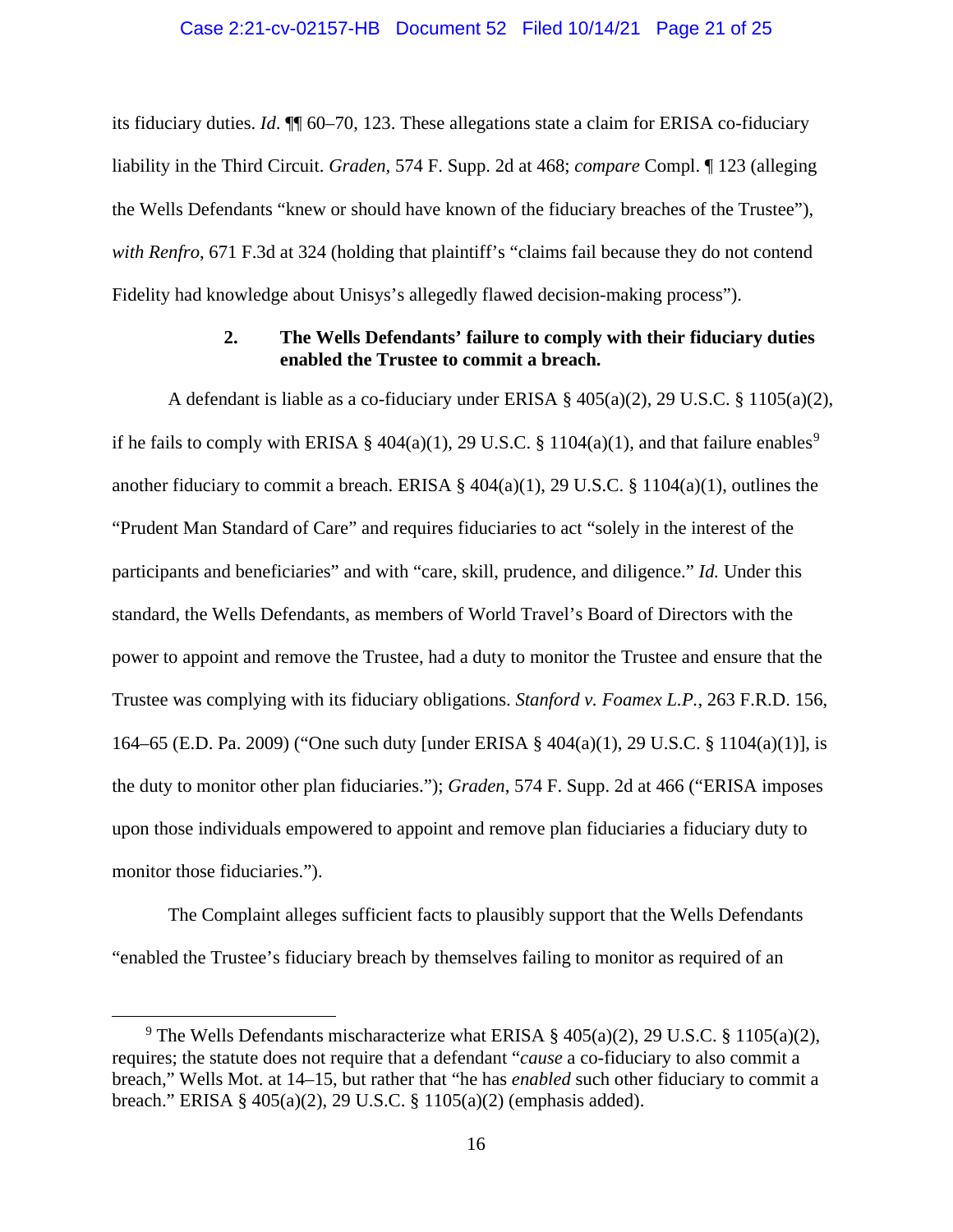#### Case 2:21-cv-02157-HB Document 52 Filed 10/14/21 Page 22 of 25

appointing fiduciary." Compl. ¶ 123. As the Complaint details, the Wells Defendants sold their shares to the Plan for over \$200 million, an above fair market price, in the ESOP Transaction. *Id.*  at ¶ 56, 59. Because the Wells Defendants acted with their own financial gain in mind, rather than that of the Plan participants, the Transaction "primarily benefited the Selling Shareholders to the substantial detriment of the Plan and its participants and beneficiaries." *Id.* ¶ 87. Defendant Jim Wells was "centrally involved in conceiving of, facilitating, and executing the sale of World Travel to the Plan." *Id.* ¶ 62. Further, the Complaint lays out the motivation behind at least Richard G. Wells' failure to act: he wanted to "monetize his interest in the company" without "divest[ing] their [the Wells Defendants'] control over it." *Id.* ¶ 64. The Wells Defendants did not act with diligence required of fiduciaries nor "solely in the interest of the participants and beneficiaries" as required by ERISA §  $404(a)(1)$ , 29 U.S.C. § 1104(a)(1), when they failed to monitor the Trustee.

Defendants' cited case, *Askew v. R.L. Reppert, Inc.*, 902 F. Supp. 2d 676 (E.D. Pa.  $2012$ <sup>10</sup>, is easily distinguishable. In *Askew*, the factual allegations in the third-party complaint were so minimal that the court was unable to determine whether the third-party defendants were fiduciaries, the "nature of the contracts between third-party plaintiffs" and defendants, "the extent of any discretionary tasks performed by third-party defendants," or any "actions or omissions by" the third-party defendants. *Askew*, 902 F. Supp. 2d at 685. Here, Plaintiffs clearly laid out in their Complaint the relationship between Defendant PFS and its owner Defendant

<span id="page-21-0"></span><sup>&</sup>lt;sup>10</sup> This Court in *Askew* stated that, for an ERISA  $\S$  405(a)(2), 29 U.S.C.  $\S$  1105(a)(2), claim, "a plaintiff must aver sufficient factual matter to support a reasonable inference that that the first fiduciary's breach caused his co-fiduciary to also commit a breach." 902 F. Supp. 2d at 687 (citing *Renfro,* 671 F.3d at 324 n.5)). Plaintiffs respectfully suggest that this Court used the terms "caused" and "enabled" (from the statute) interchangeably, rather than *Askew* establishing a new, heightened requirement. *Renfro* does not discuss any requirements about the relationship between the co-fiduciaries' breaches. 671 F.3d at 324 n.5.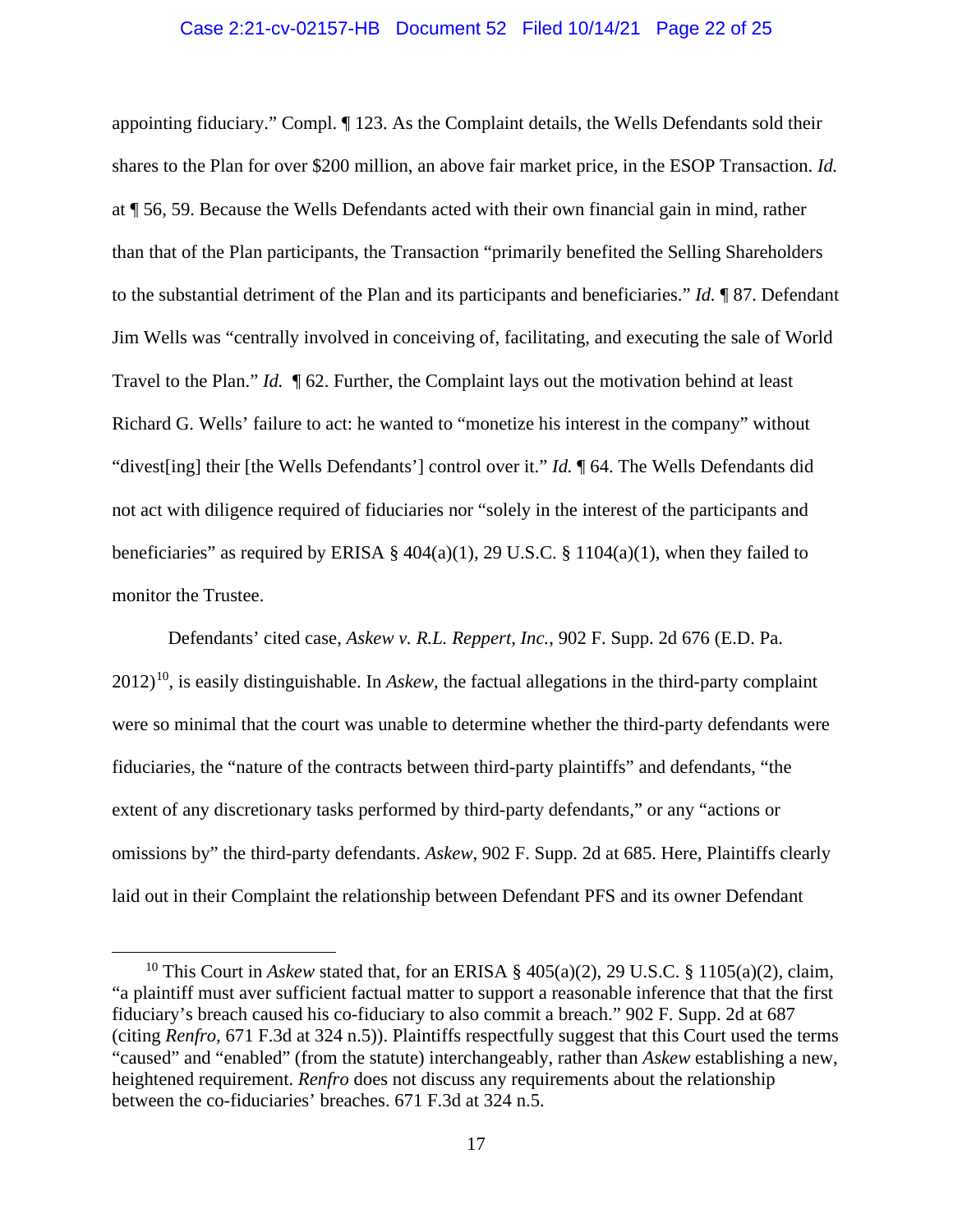Miguel Paredes, the Trustee, and the Wells Defendants as members of the World Travel Board of Directors. Compl. ¶¶ 8, 19, 30. Plaintiffs detailed, to the best of their ability pre-discovery, actions and statements of the Wells Defendants, individually and together, with regard to the ESOP Transaction. *Id.* ¶¶ 62–64. Therefore, the comparison to *Askew* fails, as does the Wells Defendants' motion to dismiss Count V.

## **V. CONCLUSION**

For the foregoing reasons, the Wells Defendants' Motion to Dismiss should be denied. In the event the Court grants any part of the motion, Plaintiffs respectfully request leave to amend.

Dated: October 14, 2021 Respectfully submitted,

*/s/ Patricia Mulvoy Kipnis* 

## **BAILEY & GLASSER LLP**

Patricia Mulvoy Kipnis (PA Bar No. 91470) 923 Haddonfield Road Suite 300 Cherry Hill, NJ 08002 Telephone: (856) 324-8219 Facsimile: (304) 342-1110 pkipnis@baileyglasser.com

Gregory Y. Porter (*pro hac vice*) Ryan T. Jenny (*pro hac vice*) 1055 Thomas Jefferson Street, NW Suite 540 Washington, DC 20007 Telephone: (202) 463-2101 Facsimile: (202) 463-2103 gporter@baileyglasser.com rjenny@baileyglasser.com

Patrick O. Muench (*pro hac vice*) 318 W. Adams, Suite 1606 Chicago, IL 60606 Telephone: (312) 995-7143 Facsimile: (314) 863-5483 pmuench@baileyglasser.com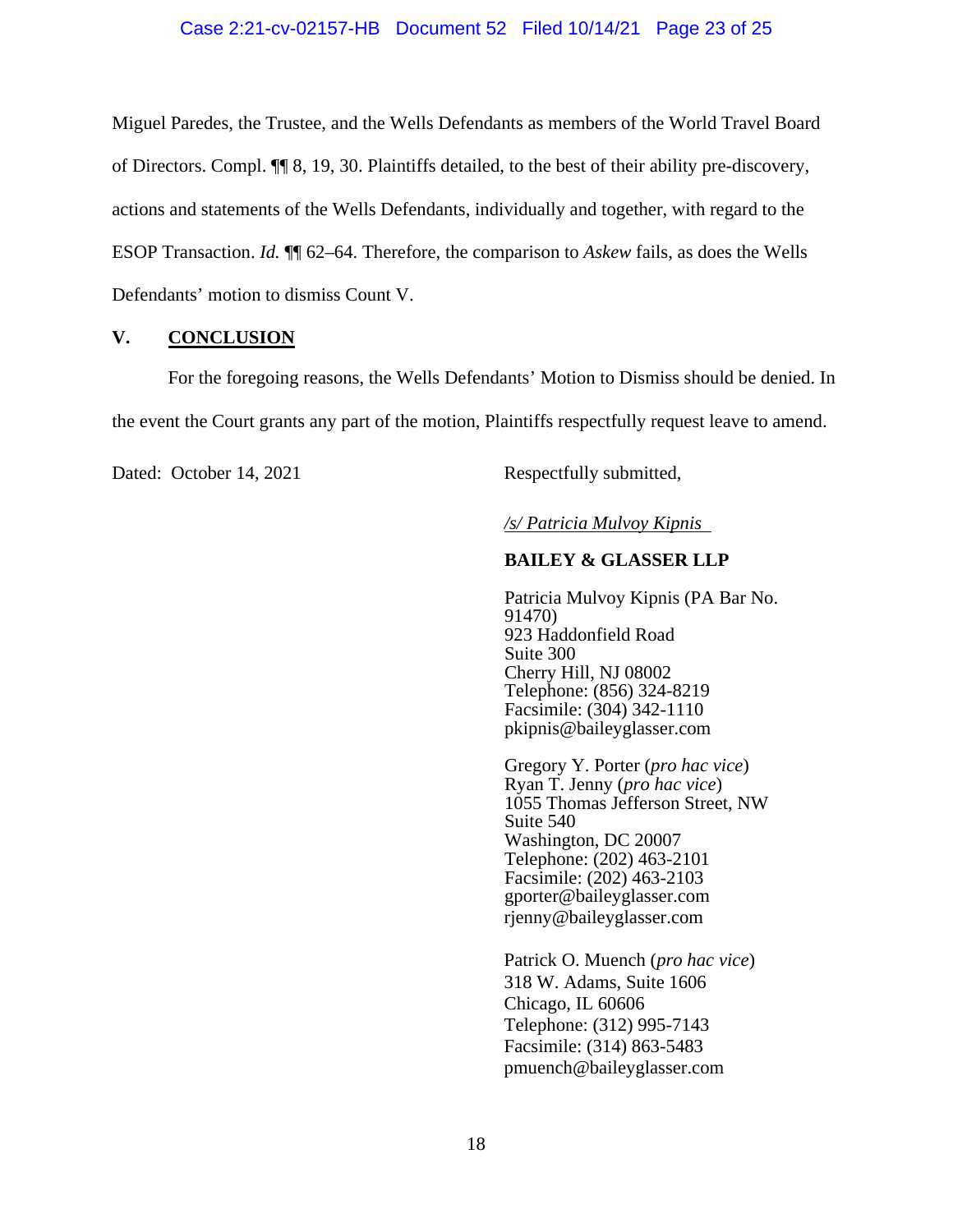Laura E. Babiak (*pro hac vice*) BAILEY & GLASSER LLP 209 Capital Street Charleston, WV 25301 Phone: 304.345.6555 Fax: 304.342.1110 Email: lbabiak@baileyglasser.com

## **COHEN MILSTEIN SELLERS & TOLL PLLC**

Michelle C. Yau (*pro hac vice*) Mary J. Bortscheller (*pro hac vice*) Daniel R. Sutter (admission *pro hac vice* pending) 1100 New York Ave. NW, Fifth Floor Washington, DC 20005  $(202)$  408-4600 myau@cohenmilstein.com mbortscheller@cohenmilstein.com dsutter@cohenmilstein.com

*Attorneys for Plaintiffs*